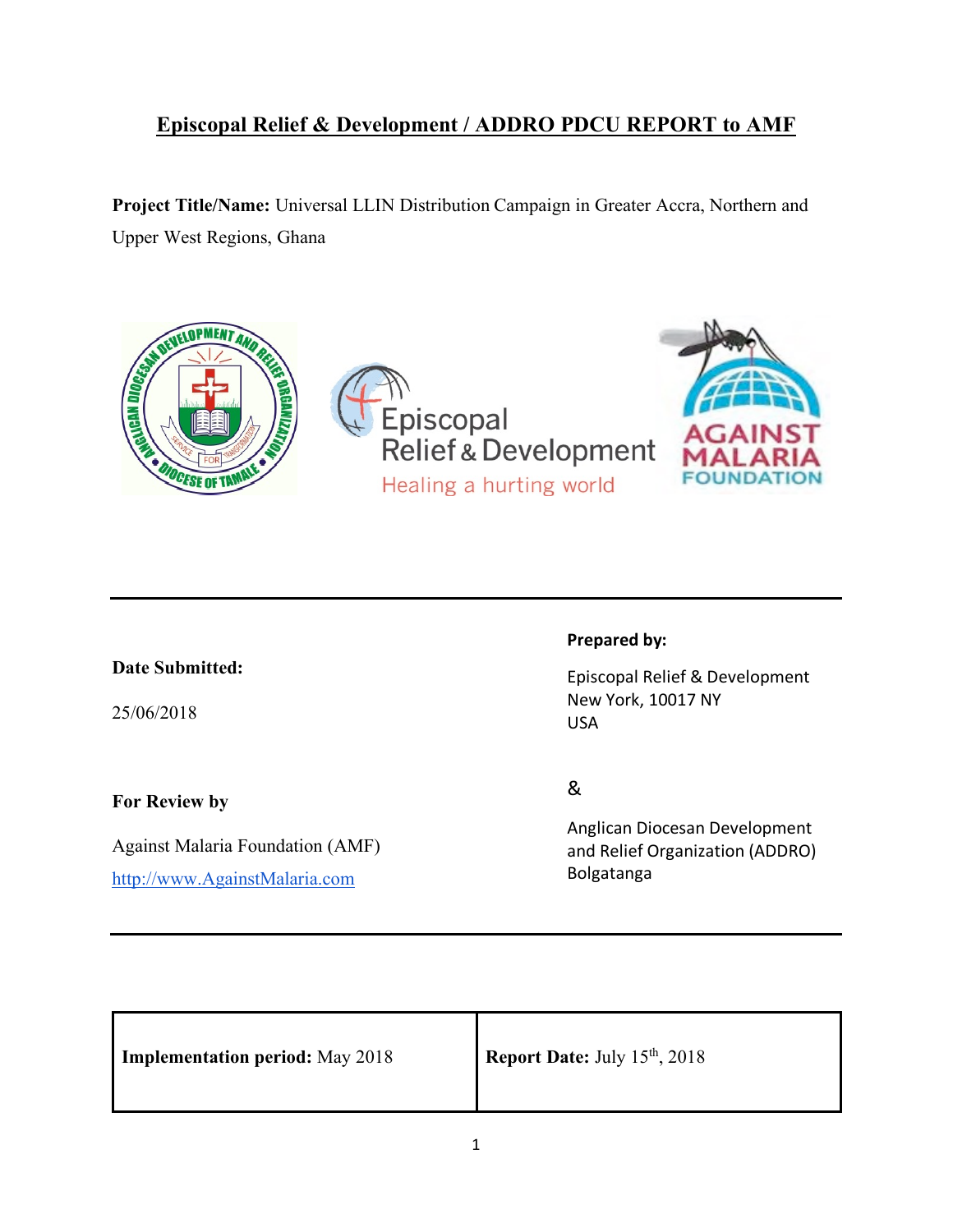# **Table of Contents**

| 1.0 |                                                                              |  |
|-----|------------------------------------------------------------------------------|--|
| 2.0 |                                                                              |  |
| 3.0 |                                                                              |  |
|     |                                                                              |  |
|     | 3.2 Development of data collection tools and sampling of household listings5 |  |
|     |                                                                              |  |
|     |                                                                              |  |
|     |                                                                              |  |
|     |                                                                              |  |
|     |                                                                              |  |
|     |                                                                              |  |
|     |                                                                              |  |
|     |                                                                              |  |
|     |                                                                              |  |
|     |                                                                              |  |
|     |                                                                              |  |
|     |                                                                              |  |
|     | 7.0 Collection of completed PDCU forms and transportation to Data Centre 14  |  |
|     |                                                                              |  |
|     |                                                                              |  |
|     |                                                                              |  |
|     |                                                                              |  |
|     |                                                                              |  |
|     |                                                                              |  |
|     |                                                                              |  |
|     |                                                                              |  |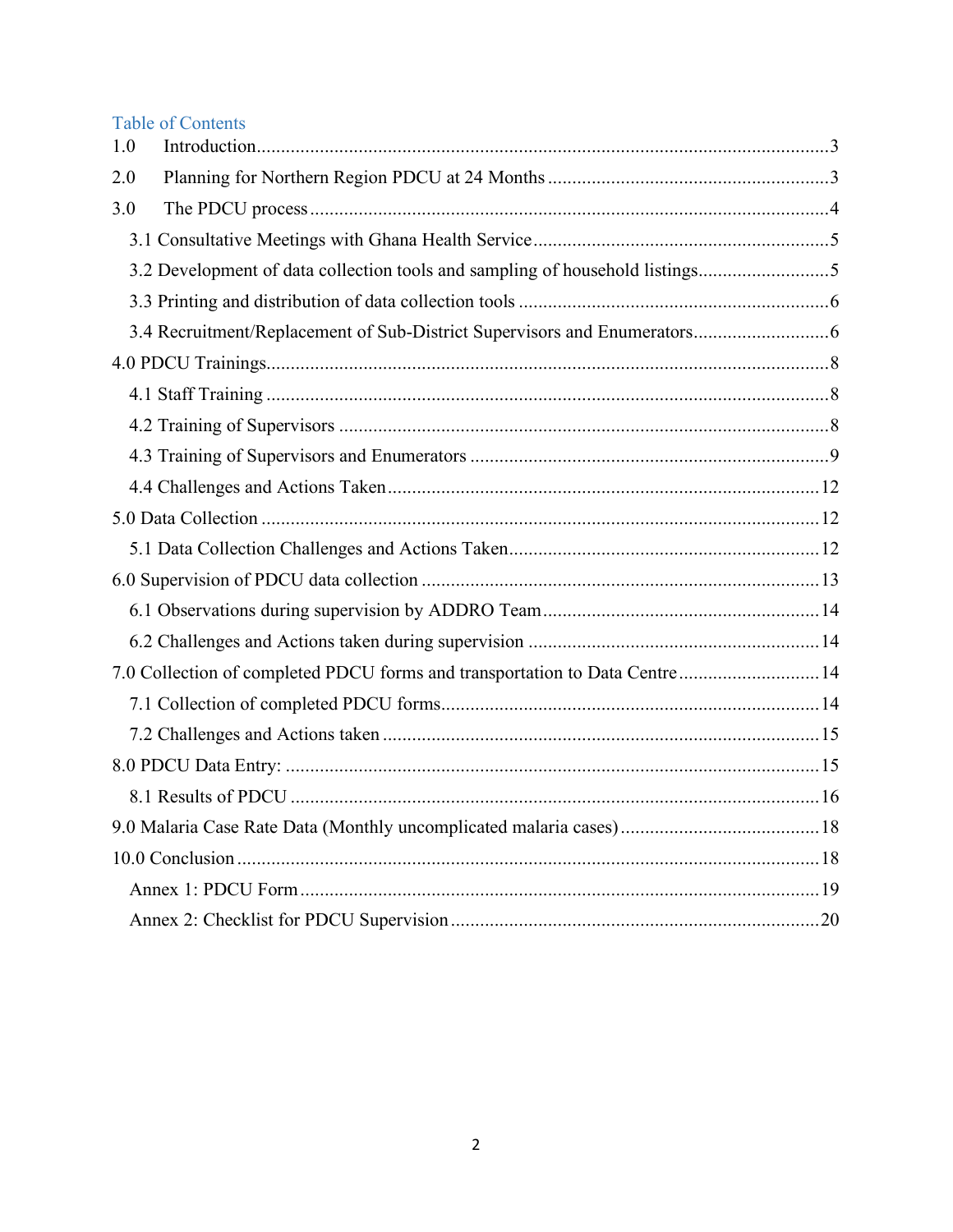#### **1.0 Introduction**

The Anglican Diocesan Development and Relief Organization (ADDRO), in collaboration with Episcopal Relief & Development and with support from the Against Malaria Foundation (AMF), partnered with Ghana's National Malaria Control Program (NMCP)/Ghana Health Service (GHS) and others for a universal Long Lasting Insecticidal Nets (LLINs) campaign in three regions of Ghana, namely: Northern, Upper West and Greater Accra. As part of the LLINs campaign, ADDRO's team conducts Post-Distribution Check-Ups (PDCU) every 6 months. This will be done for a duration of 2.5 years. The purpose of the PDCU is to assess the level of continued net use and provide significant data and locally actionable information to the relevant GHS/NMCP leaders and other partners, to contribute to health intervention decisions and planning.

Four PDCUs have been conducted in the Northern Region. The first was carried out in November 2016, the second in May 2017, the third in November 2017 and the fourth PDCU in May 2018.

This report covers the PDCU at 24 months (fourth PDCU) exercise which was carried out from 7<sup>th</sup> April to 6<sup>th</sup> June, 2018 in all the twenty AMF supported districts in the Northern Region of Ghana. During this period, a number of activities were carried out. The main ones included recruitment and training of enumerators and supervisors to carry out the survey, data collection and supervision, retrieval of completed PDCU forms from enumerators and supervisors and data entry.

#### **2.0 Planning for Northern Region PDCU at 24 Months**

As part of the planning process for the PDCU at 24 months' activities, ADDRO regional staff had a meeting on the  $7<sup>th</sup>$  of April to deliberate on the approach to enhance the quality of the survey. The main issues discussed were:

- 1. Strategies to use to recruit/replace supervisors and enumerators.
- 2. Methods of training that will be very effective for new supervisors and enumerators to be able to pick up and properly understand the PDCU tools quickly
- 3. How to ensure quality data collection by enumerators
- 4. How to efficiently use different channels of communication to reach supervisors in "overseas" areas (communities usually cut-off during the rainy season) on time.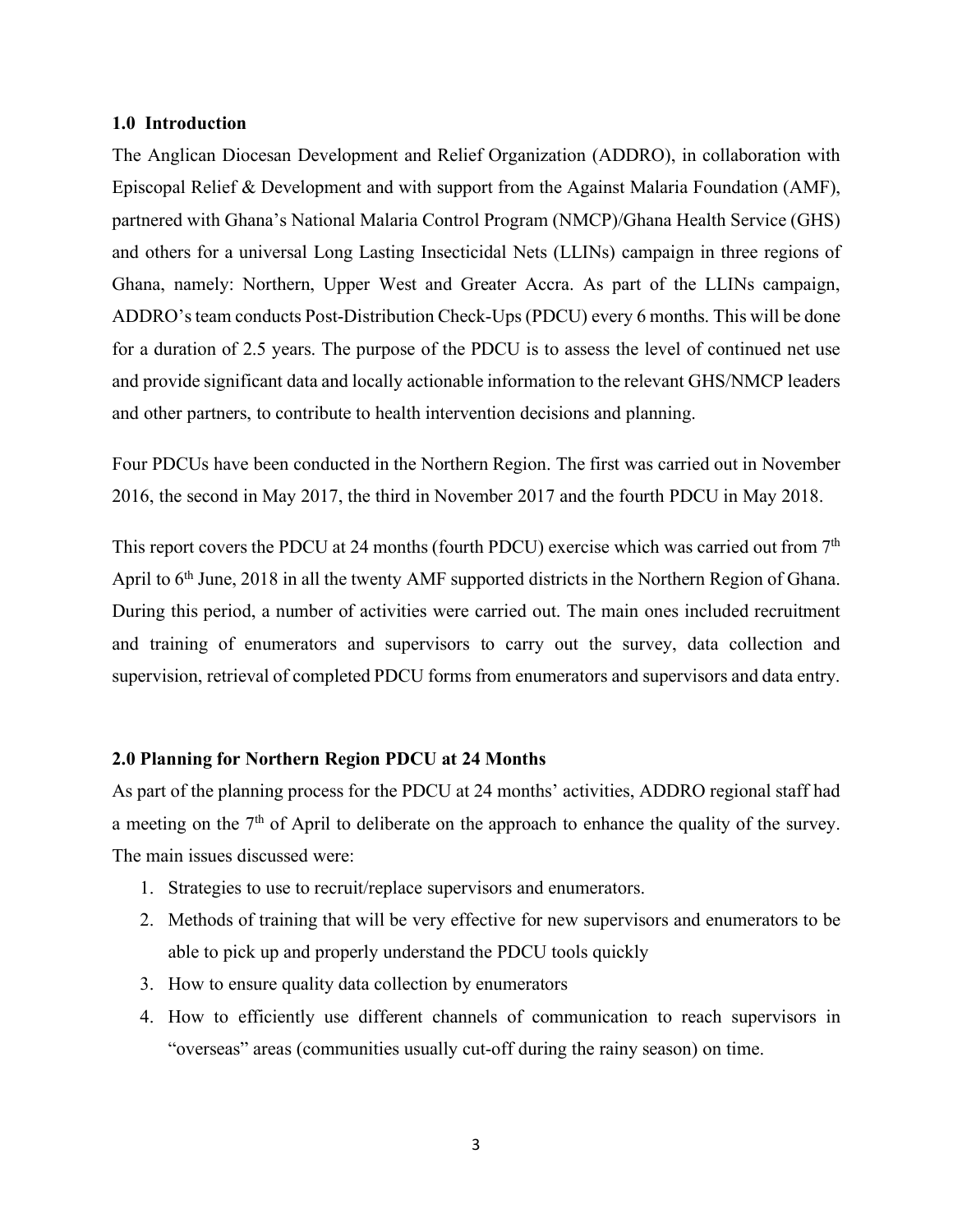At the end of the discussion, it was agreed that:

- (a) Only old supervisors and enumerators who performed well in the last PDCU should be considered and new qualified supervisors and enumerators should be recruited to replace those who did not perform well as well as those who will not be available for the PDCU exercise.
- (b) Facilitators provide an in-depth training for enumerators/supervisors especially the new ones on the PDCU data collection exercise
- (c) Ensure that the responsibilities of supervisors and enumerators are clearly spelled out to them during the training
- (d) Before the start of the main training for both enumerators and supervisors, supervisors should be trained for an hour. This was intended to remind/inform supervisors of their roles and responsibilities and how to empower them to deal with issues that may come up in their supervisory duties.
- (e) Enumerators for 5% checks should start data collection after the third day of the main survey. Supervisors to be admonished to give PDCU forms to enumerators for the 5% checks only after the third day of the main survey to ensure that they do not start data collection before the stipulated time.

The dates for the recruitments, training of enumerators and supervisors, data collection, supervision of data collection and retrieval of PDCU forms from enumerators/supervisors were also agreed on during the meeting.

#### **3.0 The PDCU process**

The Northern region mass LLINs distribution exercise was carried out from 11<sup>th</sup> to 17<sup>th</sup> April, 2016 in all the 20 AMF supported districts. A grace period of one month was given to enable beneficiaries who could not redeem their nets in the first week to do so. The fourth PDCU (PDCU  $(a)$  24 months) data collection took place from the 7<sup>th</sup> to 13<sup>th</sup> May, 2018 in all the 20 AMF supported districts.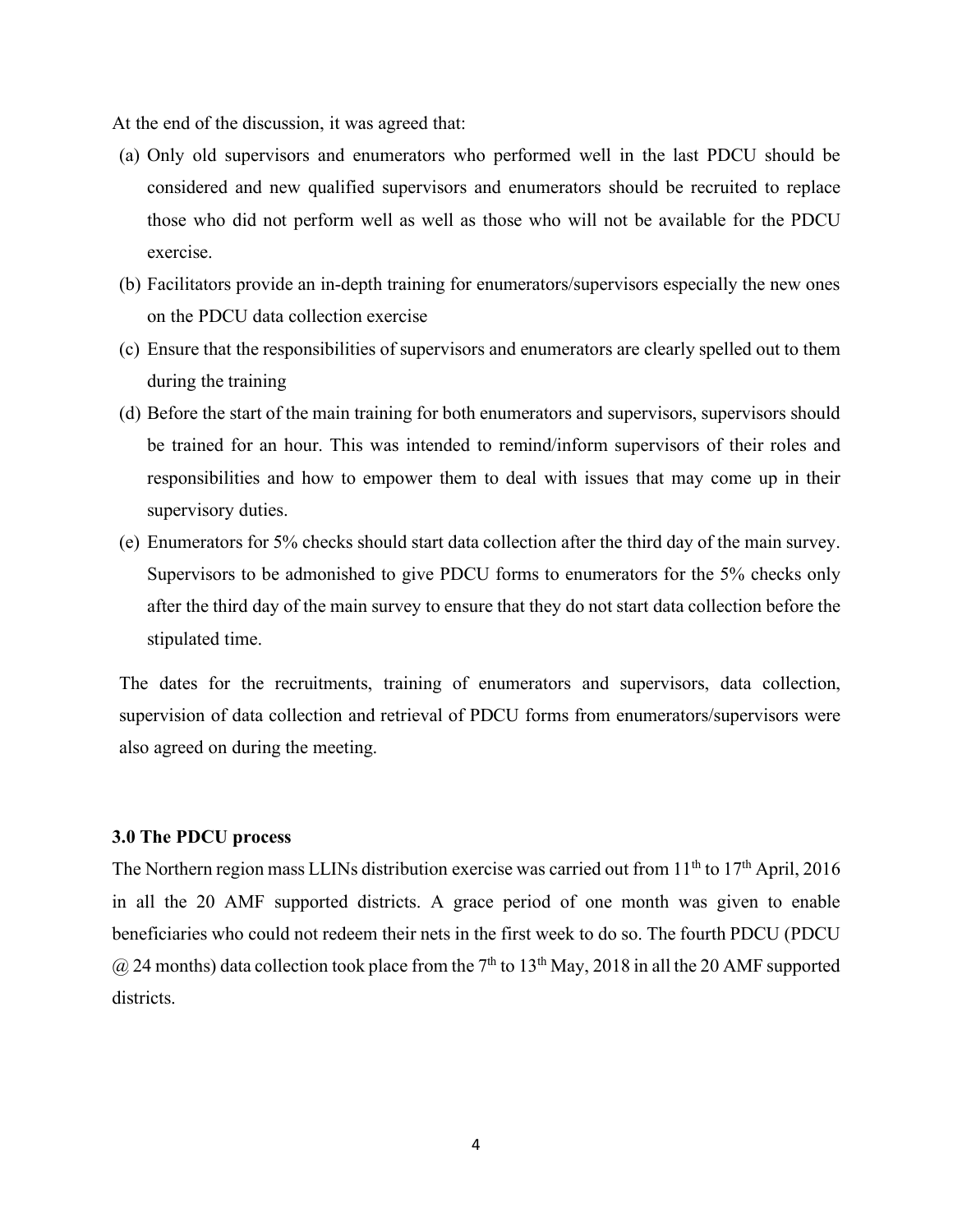#### **3.1 Consultative Meetings with Ghana Health Service**

According to Ghana Health Service policy, they must be informed about the impending PDCU exercise which will take place in the health districts and sub-districts. The ADDRO regional team therefore informed the District Directors of Health Services and/or their representatives in the 20 AMF supported districts about the PDCU at 24 months exercise. This activity took place from 1<sup>st</sup> to 5th April, 2018. Prior to this activity, the Regional Health Directorate was duly informed about the PDCU at 24 months to pave the way for engagements with the districts.

#### **3.2 Development of data collection tools and sampling of household listings**

The form used in the second and third PDCU data collection was the same form used for the PDCU at 24 months' data collection in the Northern Region. The form was the main data collection tool. It was developed by AMF with input from Episcopal Relief & Development and ADDRO. The form contains six key questions to be administered to each household. See Annex 1 for a sample form.

AMF worked on the sampling of households for the 5% main and 5% checks and generated the household lists. An additional 50% household list was generated as "spare" to take care of household heads that might be absent (deceased, relocated, etc.) during the survey period. In generating the household list for the PDCU  $\omega$  24 months, AMF changed the methodology and selected fixed numbers of households in each selected community and multiples of that number in larger communities where appropriate. Communities that had fewer than a minimum size (typically 20 households + spares) were excluded. However, very few communities were excluded for not meeting the selection criteria. This was to bring efficiency and avoid cases where enumerators would travel to small communities and only survey a couple of households.

Out of the 1,234 communities to be visited for the 5% main survey, 1,043 communities had 20 sampled HHs each, 79 communities had 40 sampled HHs each, 10 communities had 60 sampled HHs each and 2 communities had 80 sampled HH each to be visited for the survey. With the 5% checks, all the 115 sampled communities had 12 HHs each to be visited for data collection. Twenty four thousand seven hundred and eighty (24,780) households were sampled for the 5% main and 1,380 for the 5% checks for the Northern Region PDCU at 24 months exercise.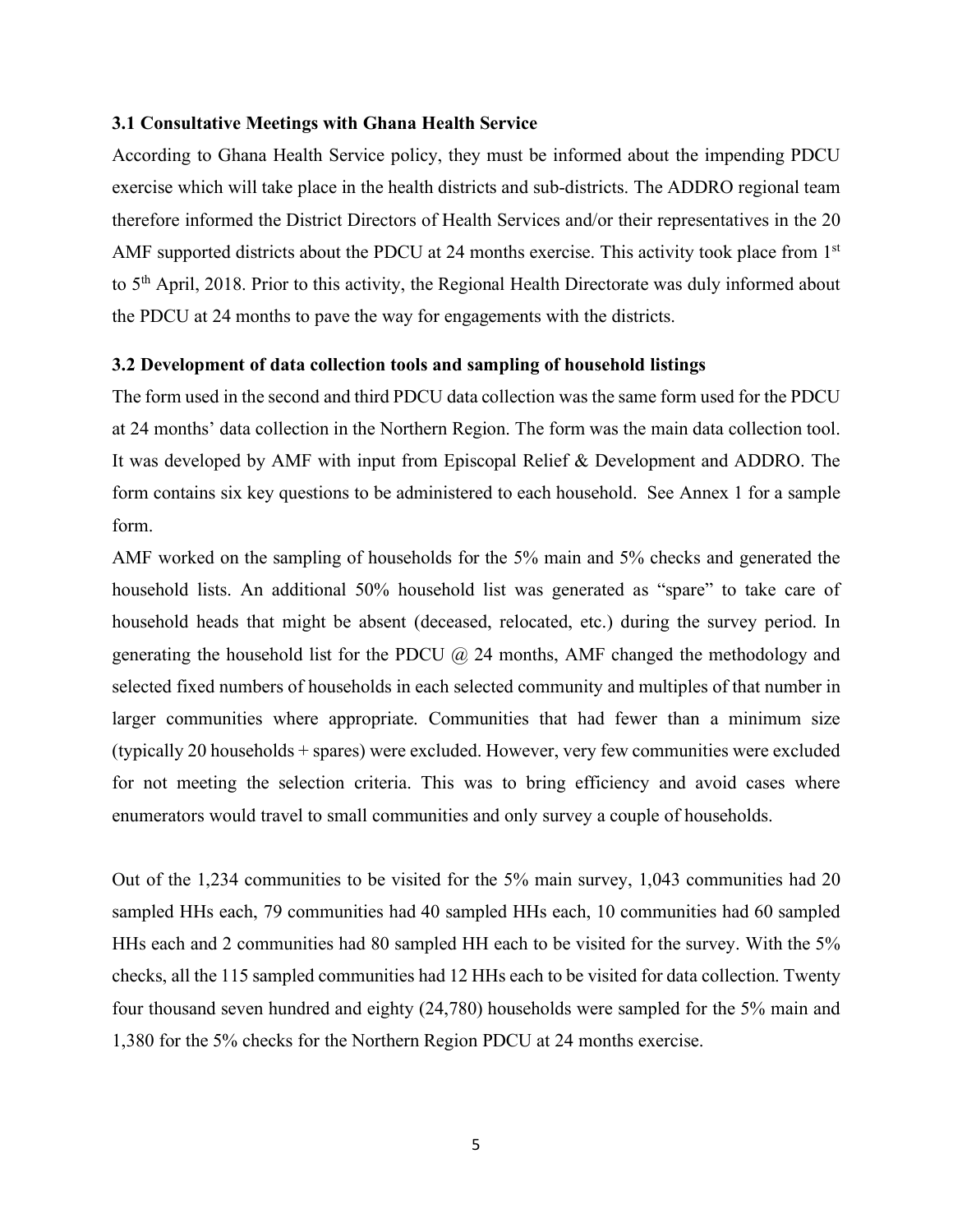### **3.3 Printing and distribution of data collection tools**

Ahead of the data collection, the Northern regional team printed, sorted out and packaged the household lists and PDCU forms according to sub-districts and communities. Each pack (a plastic folder/file) contained one community household list and the PDCU forms based on the number of households sampled in that community. These packets (containing PDCU forms and a community household list) were given out to main enumerators (5% main) through their supervisors during the PDCU training. The forms for the 5% checks were kept by supervisors and only given to the enumerators for the checks after the third day of the main data collection.

### **3.4 Recruitment/Replacement of Sub-District Supervisors and Enumerators**

The ADDRO Northern Regional team used the performance of enumerators and supervisors in the previous PDCU exercises as a basis in the selection of enumerators and supervisors for the PDCU at 24 months. During the recruitment process, priority was given to candidates who had taken part in the first/second/third PDCU data collection and performed well. This strategy was to ensure that experienced and good enumerators/supervisors were recruited for the exercise to ensure quality data collection. Old enumerators and supervisors who did not perform satisfactorily in the previous PDCU exercise were replaced. The recruitment/replacement took place from the  $10<sup>th</sup>$  to  $15<sup>th</sup>$  April, 2018.

The criteria for the replacement of supervisors and enumerators is below:

### **Supervisors:**

- Resident in the sub-district
- Minimum qualification of Senior High School Certificate (SSCE)
- Have experience in supervising volunteers (an added advantage)
- Good leadership skills
- Excellent written and verbal communication skills
- Ability to implement activities and accomplish within deadlines
- Ability to motivate enumerators to carry out planned activities to achieve the desired results
- 25 years and above
- Have a motorbike to facilitate their work
- Have basic knowledge in computer use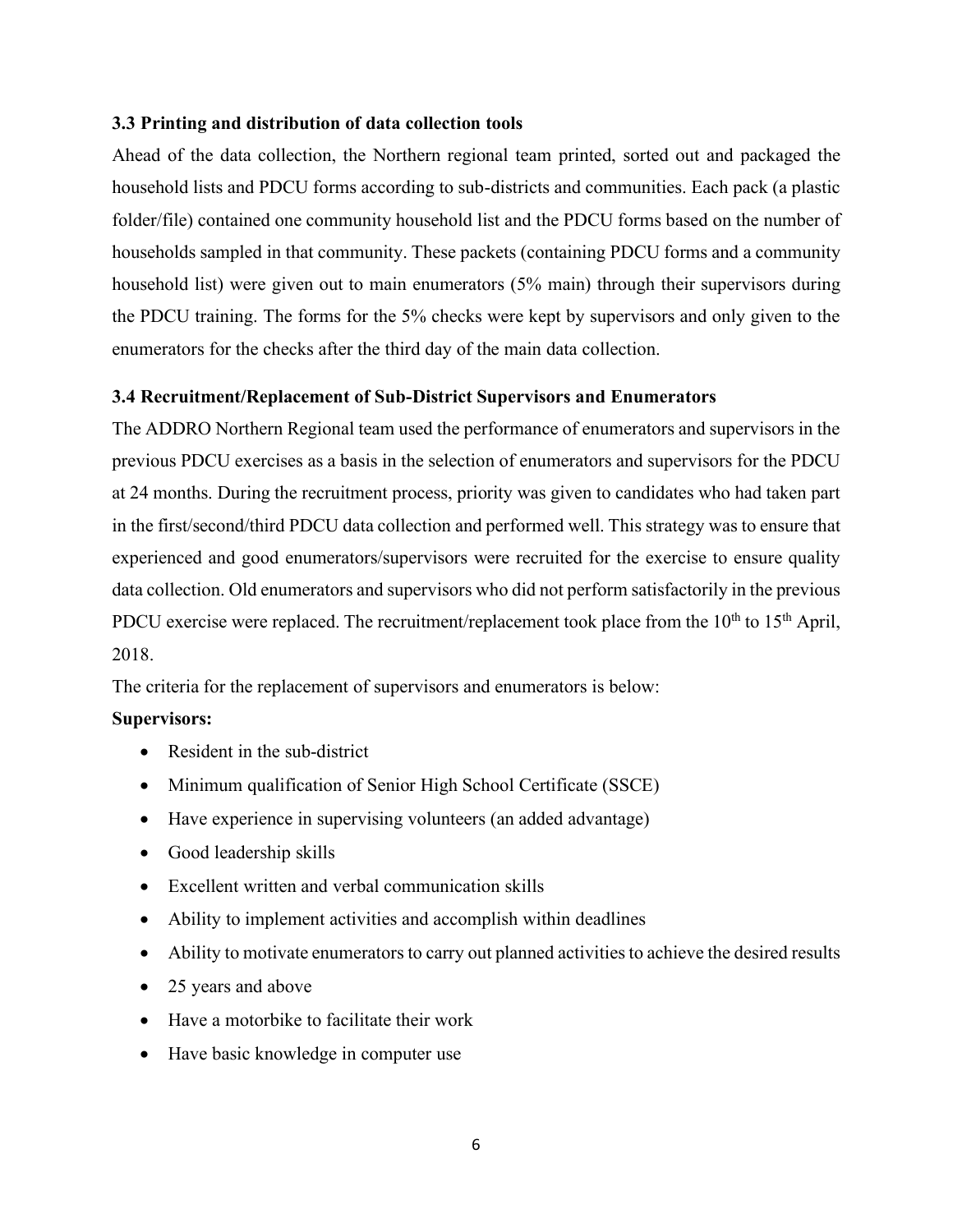### **Enumerators:**

- Minimum qualification of Senior High School Certificate (SSCE)
- Be able to speak the local language of the area
- Resident in the community
- Have experience in household surveys (an added advantage)
- Excellent written and verbal communication skills
- Ability to meet targets within deadlines
- 25 years and above

The role of the enumerators was to collect PDCU data by administering PDCU questionnaires to the sampled households and the role of the supervisors was to supervise and provide support to the enumerators during the PDCU data collection.

A total of 269 enumerators were recruited. Out of this number, 203 were old and 66 were new. Ninety-two (92) supervisors were recruited for the survey. Eighty seven (87) of this number were old and 5 were new. Two hundred and eight (208) of the enumerators were recruited for the 5% main data collection and 61 enumerators for the 5% checks data collection. See table 1 below for details of number of enumerators and supervisors recruited for the PDCU at 24 months exercise.

| <b>District</b>   |                | # of Enumerators |       | # of Supervisors |                |                |  |  |  |
|-------------------|----------------|------------------|-------|------------------|----------------|----------------|--|--|--|
|                   | <b>New</b>     | Old              | Total | <b>New</b>       | Old            | Total          |  |  |  |
| Bole              |                | 9                | 10    | $\overline{0}$   | 6              | 6              |  |  |  |
| Bunkprugu         | 7              | 8                | 15    |                  | $\overline{4}$ | 5              |  |  |  |
| Central Gonja     | $\overline{2}$ | 13               | 15    | 0                | 6              | 6              |  |  |  |
| Chereponi         | 3              | 7                | 10    |                  | $\overline{4}$ | 5              |  |  |  |
| East Gonja        | $\overline{2}$ | 17               | 19    | $\theta$         | 6              | 6              |  |  |  |
| East Mamprusi     | $\overline{3}$ | 15               | 18    |                  | $\overline{4}$ | 5              |  |  |  |
| Gushegu           | 9              | 16               | 25    | $\overline{0}$   | 5              | 5              |  |  |  |
| Karaga            | $\overline{4}$ | 11               | 15    | $\theta$         | $\overline{4}$ | $\overline{4}$ |  |  |  |
| Kpandai           | 5              | $\overline{4}$   | 9     | $\overline{0}$   | 4              | 4              |  |  |  |
| Kumbungu          |                | 13               | 14    | $\theta$         | 5              | 5              |  |  |  |
| Mamprugu Moagduri | $\overline{0}$ | 8                | 8     | $\overline{0}$   | 4              | 4              |  |  |  |
| Mion              | $\overline{2}$ | 13               | 15    | $\theta$         | $\overline{4}$ | $\overline{4}$ |  |  |  |
| Nanumba North     | 11             | 8                | 19    | 0                | $\overline{4}$ | $\overline{4}$ |  |  |  |
| Nanumba South     | 5              | 10               | 15    |                  | 3              | 4              |  |  |  |
| North Gonja       |                | 7                | 8     | 0                | 4              | 4              |  |  |  |

**Table 1: Number of Supervisors and Enumerators Recruited**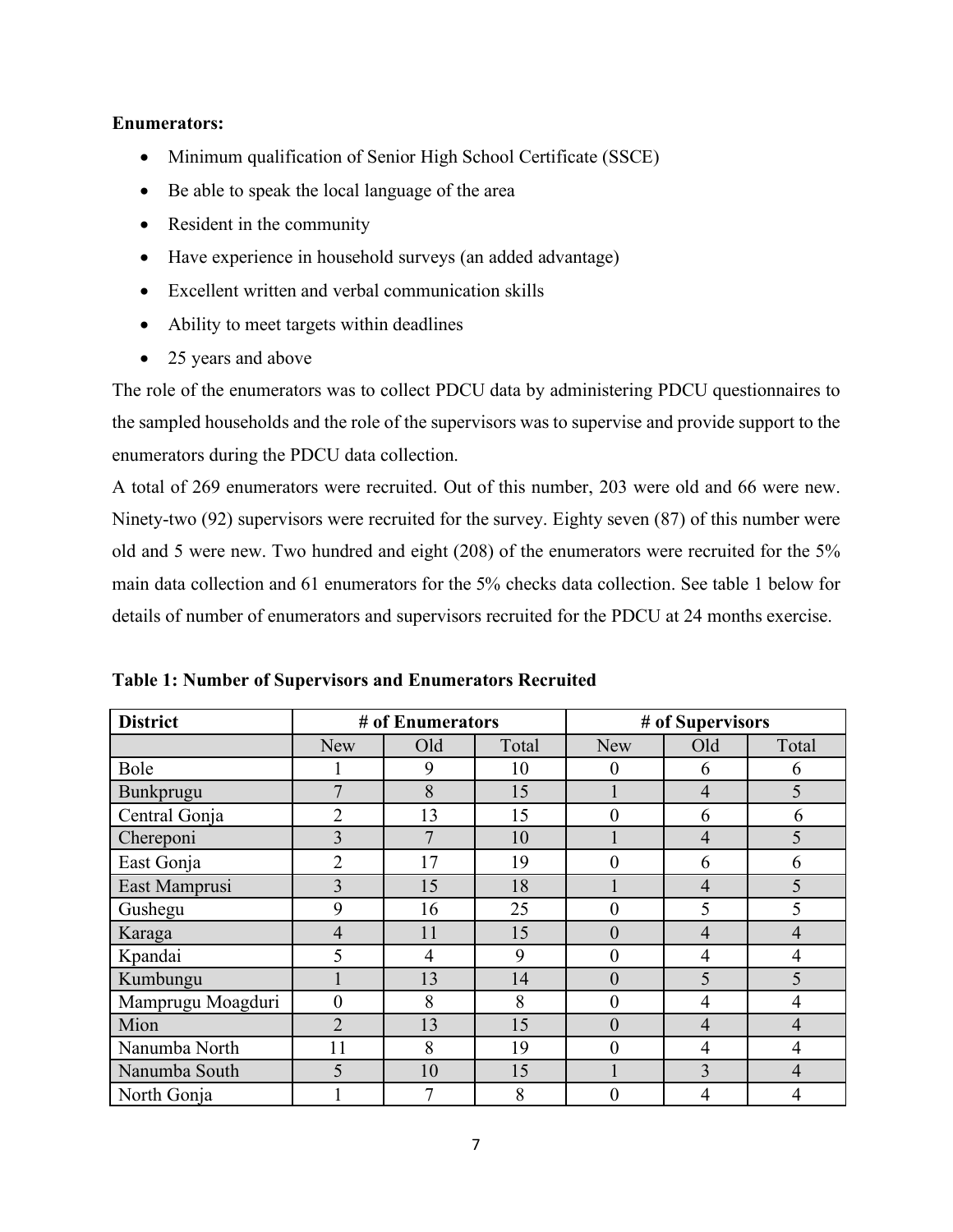| Saboba         |    |     |     |    |    |
|----------------|----|-----|-----|----|----|
| <b>STK</b>     |    |     |     |    |    |
| Tatale-Sanguli |    |     |     |    |    |
| West Gonja     |    |     |     |    |    |
| Zabzugu        |    |     |     |    |    |
| <b>Total</b>   | 00 | 203 | 269 | 87 | 9Z |

#### **4.0 PDCU Trainings**

The PDCU trainings were structured and conducted in two stages. The first was a refresher training for ADDRO regional staff. The second was the training for supervisors and enumerators. However, before the combined training session for the enumerators and supervisors, the supervisors were trained for an hour on their roles and responsibilities. The trainings were designed to further enhance the knowledge of the old participants (Supervisors and Enumerators) and also equip the new supervisors and enumerators with knowledge and skills to carry out the post distribution check-up.

#### **4.1 Staff Training**

A refresher Training of Trainers (ToT) for ADDRO regional staff was carried out on the  $30<sup>th</sup>$  of April, 2018 and was moderated by the ADDRO HQ Team and a staff of Episcopal Relief & Development. Each participant demonstrated how to conduct the training of the supervisors and enumerators using the PDCU forms by taking turns to lead in training their colleague staff. This strategy ensured that facilitators were equipped to conduct effective training for the supervisors and enumerators. Participants were also given scenarios to fill out during the ToT to ascertain whether or not they would be able to replicate the same training for supervisors and enumerators at the sub-district level. Finally, participants at the training were also taken through the supervisory checklist for both sub-district supervisors and ADDRO supervisors to enable them effectively supervise the supervisors and enumerators in the PDCU exercise.

#### **4.2 Training of Supervisors**

The supervisors were trained for at least an hour before the combined training of the supervisors and enumerators. At some of the centres, the supervisors were engaged after the combined training for supervisors and enumerators. This was as a result of the late arrival of some supervisors. The training of the supervisors took place from the 1<sup>st</sup> to 5<sup>th</sup> of May, 2018 in each of the 14 clusters.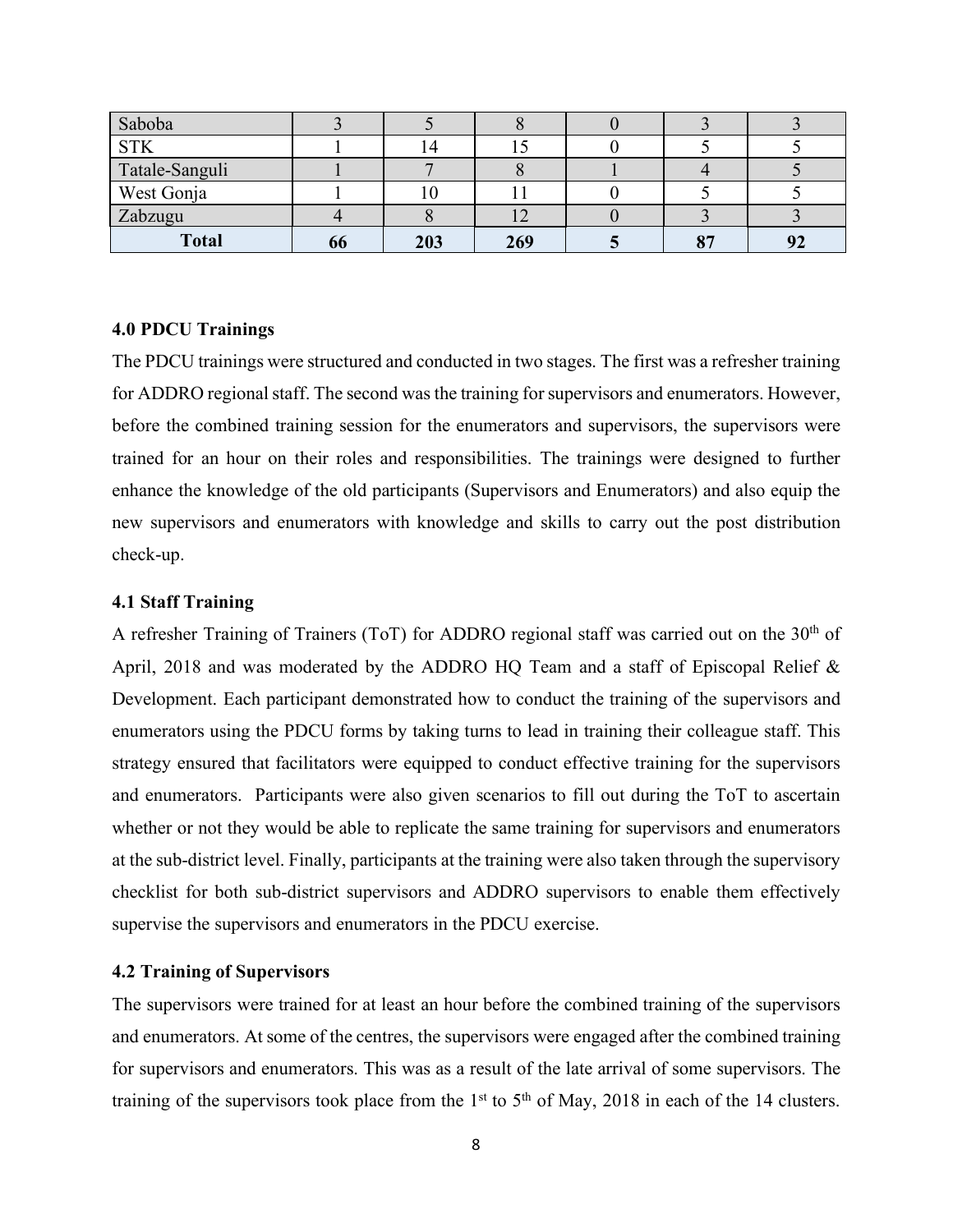They were trained on their specific roles and responsibilities in the entire PDCU exercise including the following:

- Supervise and provide technical support to the enumerators during data collection.
- Vet and correct all forms filled by enumerators
- Fill at least one checklist for each enumerator while he/she is in the field.
- Identify problems and resolve them.

### **4.3 Training of Supervisors and Enumerators**

The supervisors and enumerators were trained for 5 days (May 1<sup>st</sup> to  $5<sup>th</sup>$ , 2018) at 14 training centres. The districts and sub-districts were clustered in such a way as to facilitate easy travel by participants. The training focused on the PDCU form since it is the main tool for the data collection. The main areas of the training were:

- Test participants' ability to remember the main questions in the PDCU form by asking participants (the old ones) to recap what is entailed in the PDCU data collection form
- § A brief overview of the AMF program, partners and strategy of PDCU data collection. This was also done to let new participants know who they are working with so as to be able to inform household heads about the organizations involved. It was also to remind old participants on what the program and the PDCU exercise entail.
- Roles and responsibilities of supervisors and enumerators.
- Sharing of experiences and challenges of the last PDCU by enumerators and supervisors: About 15 minutes was given for participants to share their experiences in the previous PDCU activities. Some of the experiences shared and the actions taken were:
	- 1. Some household heads did not allow enumerators into their rooms to see nets hung. They had to use the spare list since they needed to see the nets to determine its condition.
	- 2. Long distances between sampled communities for data collection. Enumerators said they had to sleep in those communities in order to meet HH heads for the interviews.
	- 3. Some household heads could not remember the number of nets they were given. With this problem, enumerators resorted to the use of the spare list
- § Definition of key terms/terminologies in the PDCU data collection forms (e.g. AMF, Household ID, First name, Last name, Brand of Net, Very Good, Ok, Poor, etc.)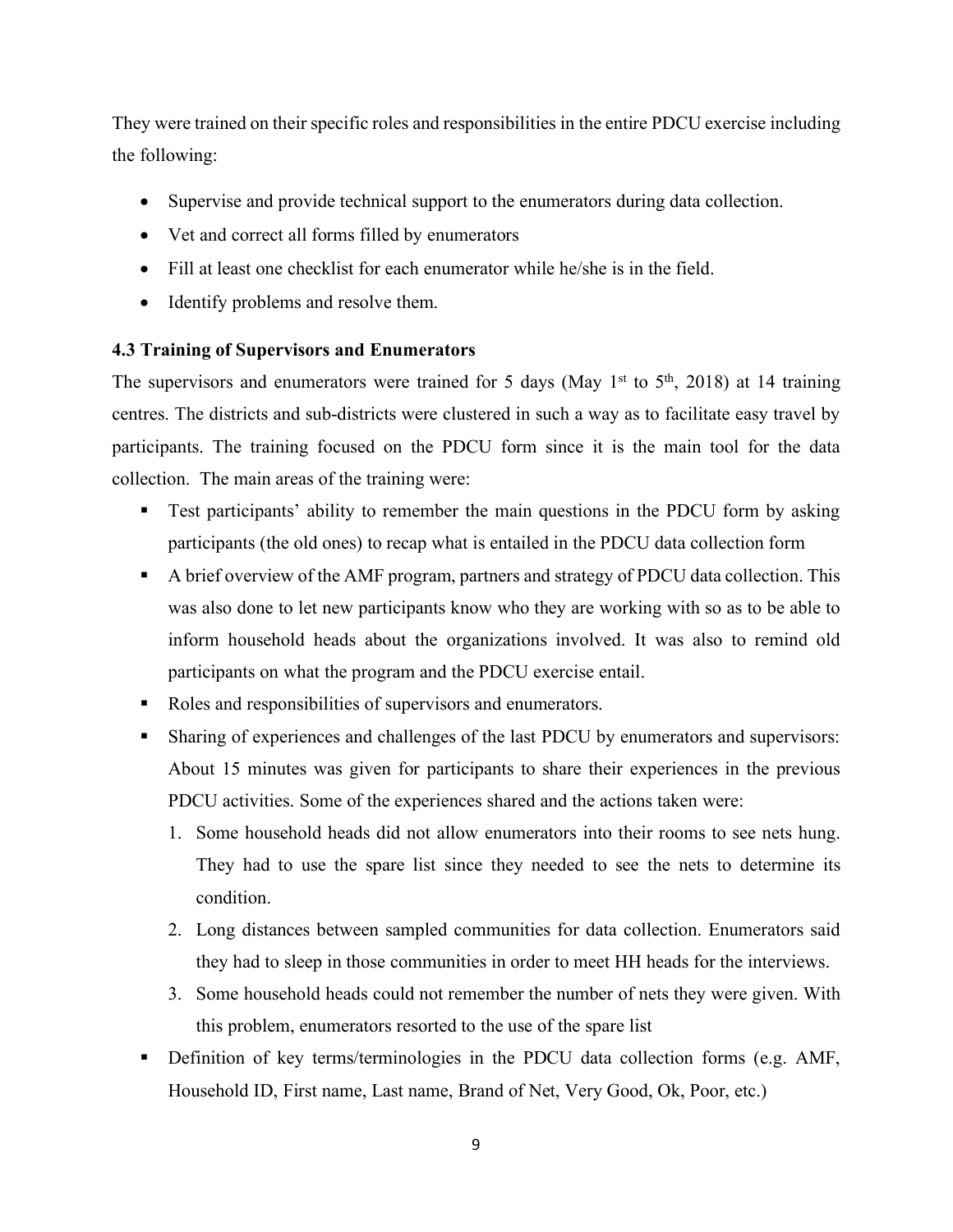- § How to collect data using the PDCU form: A supervisor was chosen to demonstrate how s/he understands the form to the entire group. The supervisor explained every detail on the household list and the PDCU form and how to use the forms. Questions were allowed and mistakes addressed. After this, ADDRO staff took participants through how to fill the PDCU form, how to use the HH list and how to ask questions on the PDCU form to get the appropriate responses.
- § Steps for entering households (community entry skills): Participants were taken through the process of household entry and the communication skills involved when collecting data. These included greeting the household head and asking of their health, keeping eye contact, paraphrasing responses for confirmation, etc.
- Filling out a PDCU form with a given scenario: The PDCU form was drawn on flip chart using markers. A scenario on LLINs was used and the answers were written on the flip chart. Drawing the PDCU form on the flip chart was to encourage active participation and make enumerators/supervisors concentrate on understanding the form. Participants were also given printed out scenarios to test their understanding on how to fill the form.
- Questions and Answers: A period of time was allotted for questions to be asked. Some of the questions asked included: *(1) "if I visited a household head who tested positive for malaria two months ago, would I still record it on the questionnaire?", (Answer is No because the PDCU requests for data on the last month which is one month) (2) "if a member of a household did not sleep under a net the previous night, will that member still be counted as a member of the household*?" (this refers to question 6 on the form), (*Answer – yes, because being a member of a HH is different from LLINs usage), (3)"what is the difference between table 1 and table 2 in the PDCU form? (Answer - Table 1 records all nets found hung in the HH but table 2 captures only universal coverage campaign nets only nets received with the coupon).*
- Field practical test: Participants were put into groups and asked to move into nearby households to practice filling the PDCU form and present their findings to the rest of the groups for discussion. New enumerators were asked to lead each group to nearby households so as to make them conversant with the way it is done. At some training centers where it was difficult for participants to conduct the field test because communities close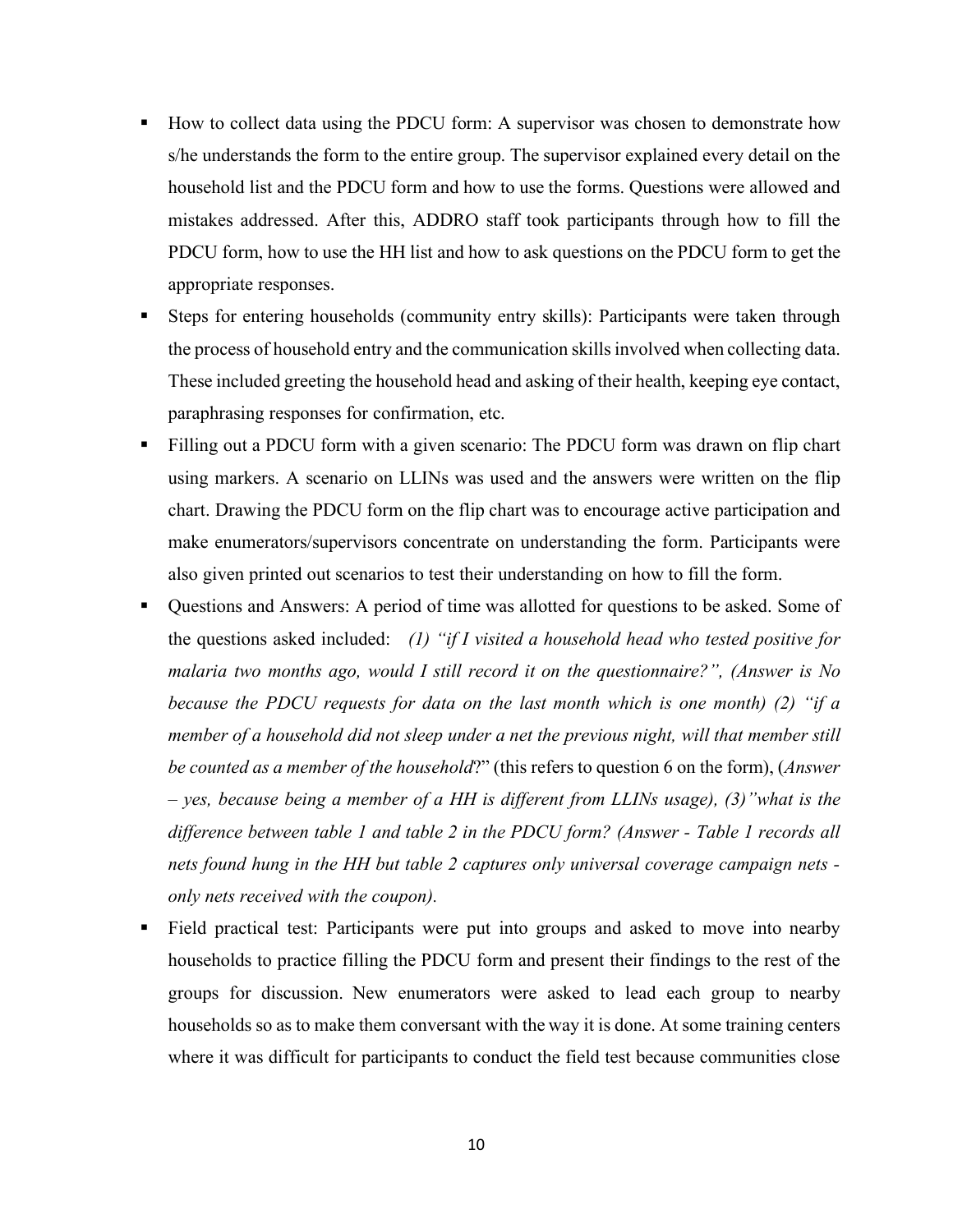to the training centers are part of the sampled communities for the survey, a lot of role plays and scenarios were done instead.

- Participants were made to translate all questions on the PDCU form into the local languages of the area to enable them ask the questions correctly and elicit the right responses from household heads.
- The use of role plays on how to enter the households and ask questions to fill the PDCU form was also done.

In all, 361 people were trained for PDCU exercise. Out of this number, 92 were supervisors and 269 were enumerators.

| <b>District</b>   | $#$ of<br><b>Enumerators</b> |                | # of Enumerators<br><b>Trained (A)</b> |       | # of<br><b>Supervisors</b> |                  | # of Supervisors<br><b>Trained (B)</b> | <b>Total</b><br>(A&B) |     |
|-------------------|------------------------------|----------------|----------------------------------------|-------|----------------------------|------------------|----------------------------------------|-----------------------|-----|
|                   | <b>Recruited</b>             | New            | Old                                    | Total | <b>Recruited</b>           | <b>New</b>       | Old                                    | Total                 |     |
| Bole              | 10                           | 1              | 9                                      | 10    | 6                          | $\boldsymbol{0}$ | 6                                      | 6                     | 16  |
| Bunkpurugu        | 15                           | $\overline{7}$ | 8                                      | 15    | 5                          | $\mathbf{1}$     | $\overline{4}$                         | 5                     | 20  |
| Central Gonja     | 15                           | $\overline{2}$ | 13                                     | 15    | 6                          | $\overline{0}$   | 6                                      | 6                     | 21  |
| Chereponi         | 10                           | $\overline{3}$ | $\overline{7}$                         | 10    | 5                          | $\mathbf{1}$     | $\overline{4}$                         | 5                     | 15  |
| East Gonja        | 19                           | $\overline{2}$ | 17                                     | 19    | 6                          | $\mathbf{0}$     | 6                                      | 6                     | 25  |
| East Mamprusi     | 18                           | $\overline{3}$ | 15                                     | 18    | $\overline{5}$             | $\mathbf{1}$     | $\overline{4}$                         | 5                     | 23  |
| Gushegu           | 25                           | 9              | 16                                     | 25    | 5                          | $\overline{0}$   | 5                                      | 5                     | 30  |
| Karaga            | 15                           | $\overline{4}$ | 11                                     | 15    | $\overline{4}$             | $\overline{0}$   | $\overline{4}$                         | $\overline{4}$        | 19  |
| Kpandai           | 9                            | 5              | $\overline{4}$                         | 8     | $\overline{4}$             | $\overline{0}$   | $\overline{4}$                         | $\overline{4}$        | 12  |
| Kumbungu          | 14                           |                | 13                                     | 14    | 5                          | $\overline{0}$   | 5                                      | 5                     | 19  |
| Mamprugu Moagduri | 8                            | $\overline{0}$ | 8                                      | 8     | $\overline{4}$             | $\overline{0}$   | $\overline{4}$                         | $\overline{4}$        | 12  |
| Mion              | 15                           | $\overline{2}$ | 13                                     | 15    | $\overline{4}$             | $\overline{0}$   | $\overline{4}$                         | $\overline{4}$        | 19  |
| Nanumba North     | 19                           | 11             | 8                                      | 19    | $\overline{4}$             | $\overline{0}$   | $\overline{4}$                         | $\overline{4}$        | 23  |
| Nanumba South     | 15                           | 5              | 10                                     | 15    | $\overline{4}$             | $\mathbf{1}$     | 3                                      | $\overline{4}$        | 19  |
| North Gonja       | 8                            | $\mathbf{1}$   | $\overline{7}$                         | 8     | $\overline{4}$             | $\overline{0}$   | $\overline{4}$                         | $\overline{4}$        | 12  |
| Saboba            | 8                            | $\overline{3}$ | 5                                      | 8     | $\overline{3}$             | $\overline{0}$   | $\overline{3}$                         | 3                     | 11  |
| <b>STK</b>        | 15                           | $\mathbf{1}$   | 14                                     | 15    | 5                          | $\overline{0}$   | 5                                      | 5                     | 20  |
| Tatale-Sanguli    | 8                            |                | $\overline{7}$                         | 8     | 5                          | $\mathbf{1}$     | $\overline{4}$                         | 5                     | 13  |
| West Gonja        | 11                           | 1              | 10                                     | 11    | 5                          | $\overline{0}$   | 5                                      | 5                     | 16  |
| Zabzugu           | 12                           | $\overline{4}$ | 8                                      | 12    | $\overline{3}$             | $\overline{0}$   | $\overline{3}$                         | 3                     | 15  |
| <b>Total</b>      | 269                          | 66             | 203                                    | 269   | 92                         | 5                | 87                                     | 92                    | 361 |

**Table 2: Number of Supervisors and Enumerators Trained for NR PDCU @ 24 Months**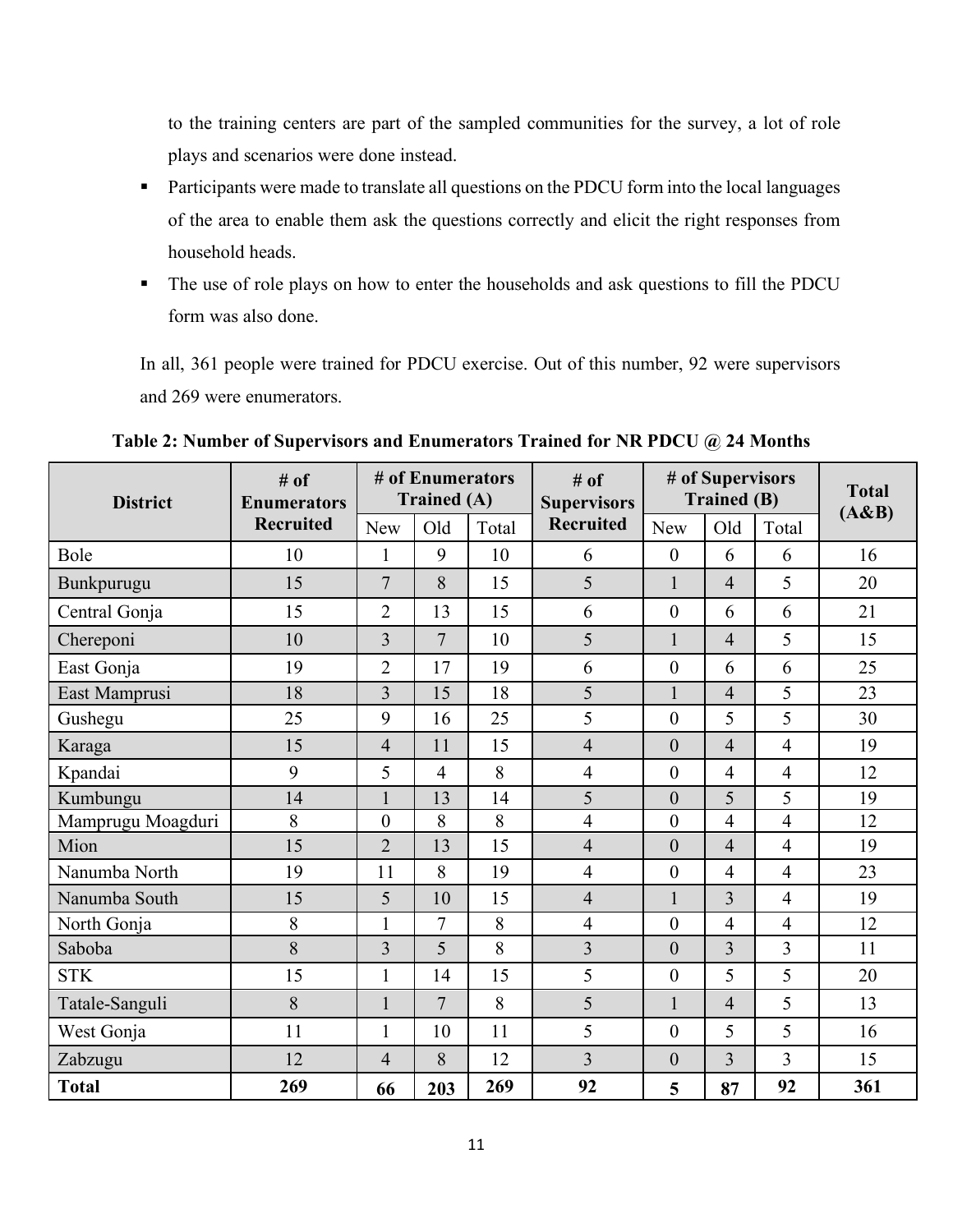#### **4.4 Challenges and Actions Taken**

- 1. Though several supervisors and enumerators have participated in this activity more than once, they still made some minor mistakes. For example, some supervisors and enumerators ticked at places meant for figures (number of children who slept in a net last night - instead of indicating the number who slept, they ticked). Some trainees assumed that the number of people who slept under a net should be equal to the total number of people in household. Explanations were provided to such enumerators/supervisors and they understood the correct way of filling the form.
- 2. Some of the trainings did not start at 8:30am as planned but started at 10:00am because of the late arrival of enumerators and supervisors. Training therefore was extended to 5:30 pm in order to cover all topics.
- 3. At six training centers, participants could not be taken to nearby communities to practice filling of PDCU forms because of the late start of training. In those instances, more role plays were done to enhance enumerators' skills.

### **5.0 Data Collection**

Data collection was carried out by the two hundred and sixty-nine (269) trained enumerators from the  $7<sup>th</sup>$  to 13<sup>th</sup> of May, 2018. The data collection involved enumerators using the sampled HH list containing detailed information of the HH head - their full names, community, household location, house number and phone number to enable them locate the sampled household heads to interview. The enumerators were directly supervised by ninety-two (92) sub-district supervisors daily to ensure effective data collection. On the average, each enumerator was to visit at least 120 households, which is about 18 households a day for seven days.

### **5.1 Data Collection Challenges and Actions Taken**

• ADDRO could not get enumerators from some hard to reach communities for the data collection. This is because during the recruitment, it was not possible to get qualified enumerators/supervisors in those communities. As such, enumerators from different communities were assigned to those areas.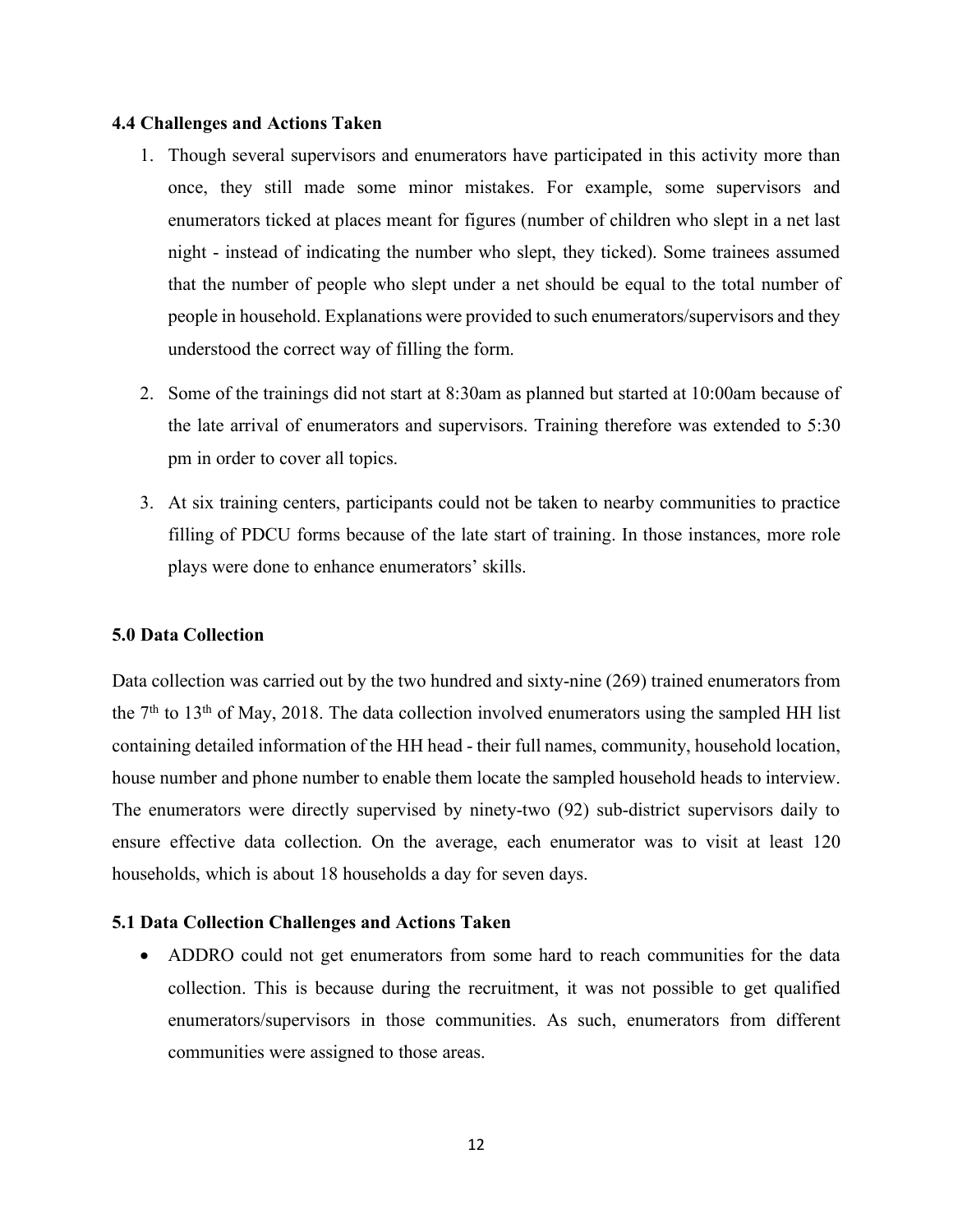• The enumerators who were assigned to travel to these hard to reach areas to collect data also faced transportation problems including breakdown of their motorbikes. ADDRO had to support those enumerators and supervisors with money to meet the extra cost they incurred on transportation.

### **6.0 Supervision of PDCU data collection**

The data collection by enumerators was supervised by the 92 trained supervisors. Each supervisor had a number of enumerators in his/her sub-district to supervise. The number of enumerators supervised by each supervisor depended on the size of the sub-district but on average, one supervisor was responsible for supervising three enumerators during the data collection. Each supervisor supervised all the enumerators at their various locations/sites. Supervisors checked the PDCU data collection forms daily to ensure that they were correctly filled before endorsing and collecting them. The supervisors used the supervisor's checklist for supervision; see Annex 2 for a sample of the checklist.

ADDRO and Episcopal Relief & Development staff also supervised the data collection exercise in the various sub-districts. Twelve (12) out of twenty (20) districts were sampled of which 35 out of 92 sub-districts in these sampled districts were visited and supervised by the ADDRO/Episcopal Relief & Development teams. Eighty-six (86) enumerators and 30 supervisors were met in those sub-districts. See table 3 below.

| <b>Districts</b> | $#$ of Sub -<br><b>Districts</b> | # of Sub<br><b>Districts</b><br>visited | # of<br><b>Supervisors</b> | <b>Supervisors</b><br>met | # of<br><b>Enumerators</b> | # of<br><b>Enumerators</b><br><b>Met</b> |
|------------------|----------------------------------|-----------------------------------------|----------------------------|---------------------------|----------------------------|------------------------------------------|
| Bole             | 6                                | $\overline{2}$                          | h                          |                           | 10                         |                                          |
| Bunkprugu        |                                  |                                         |                            |                           | 15                         |                                          |
| Central Gonja    | 6                                | 3                                       | 6                          |                           | 15                         |                                          |
| East Mamprusi    |                                  |                                         |                            |                           | 19                         |                                          |
| Nanumba North    |                                  | 3                                       | 4                          | 2                         | 19                         | 10                                       |
| Nanumba South    | 4                                | 2                                       | 4                          | 2                         | 15                         | 10                                       |
| North Gonja      |                                  | $\mathfrak{D}$                          |                            | 2                         | 8                          | 4                                        |
| Kpandai          |                                  | 3                                       |                            | 3                         | 8                          |                                          |
| Saboba           |                                  | 2                                       |                            | 2                         | 8                          |                                          |

**Table 2: Number of Supervisors and Enumerators visited**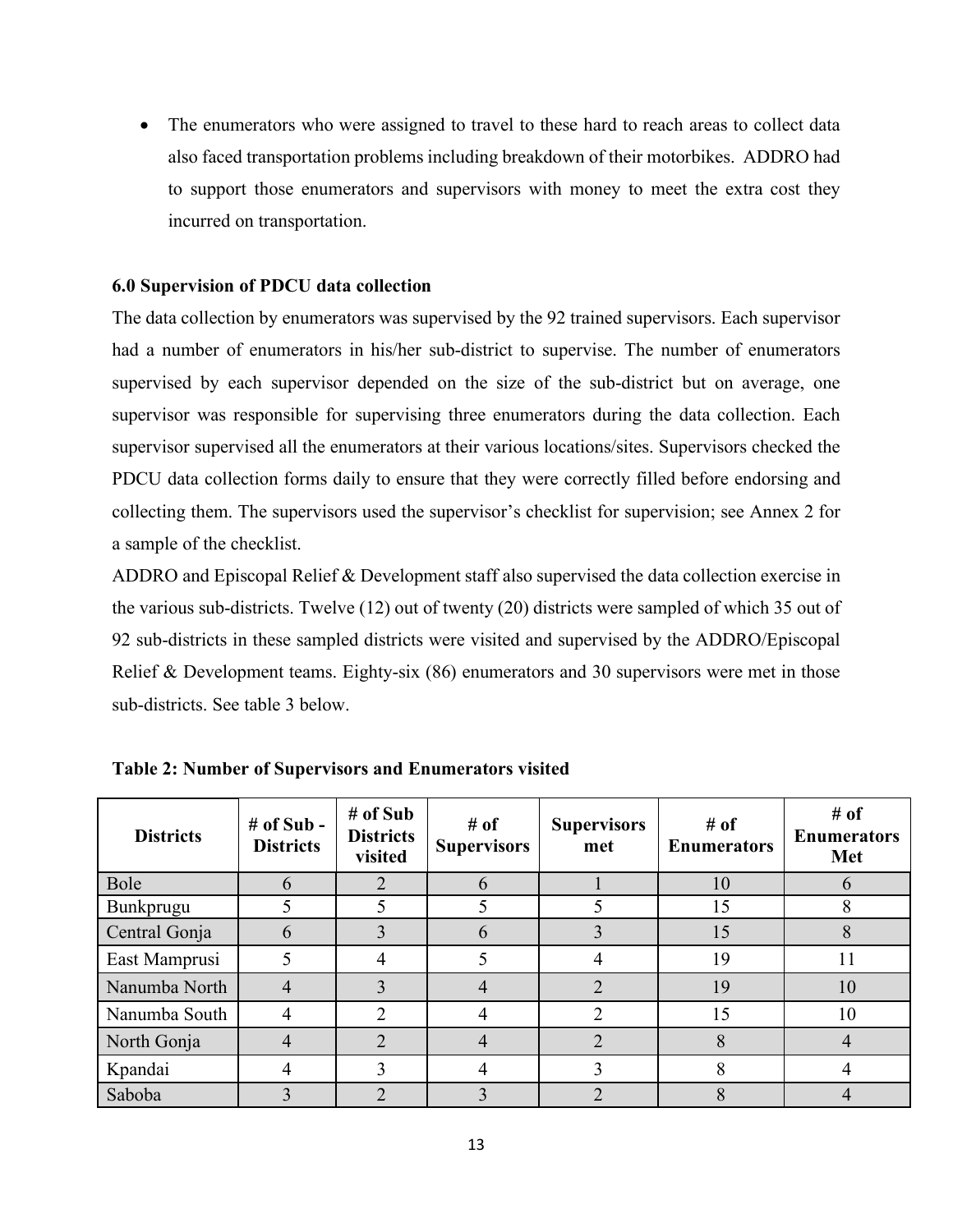| C T V          |    |    |    |    |     |    |
|----------------|----|----|----|----|-----|----|
| Tatale-Sanguli |    |    |    |    |     |    |
| West Gonja     |    |    |    |    |     |    |
| <b>Total</b>   | 20 | 35 | JО | 30 | ⊥J⊥ | 90 |

#### **6.1 Observations during supervision by ADDRO Team**

- The supervision teams observed that in many communities, the nets distributed were PermaNet. This was obtained from some of the completed PDCU forms.
- Some enumerators who wanted to commence data collection in the hard to reach communities travelled to such communities a day before the agreed survey date.
- Household heads co-operated with enumerators by providing relevant household information.

### **6.2 Challenges and Actions taken during supervision**

- Difficulty in reaching some of the enumerators because of mobile network problems. Such areas have some locations in the community that one can get the network for calls. ADDRO sent SMS messages to the enumerators' phone and any time they get to the location where there is network, they call. ADDRO staff also asked enumerators in nearby communities to tell those enumerators to call them.
- Some households in the Wonjuga sub-district did not want to co-operate especially on the first day of the survey on account that GHS did not inform them through community announcement that such a survey will be carried out. However, after some opinion leaders in the community intervened, they obliged to co-operate and supported the enumerators to conduct the survey in the selected communities.

### **7.0 Collection of completed PDCU forms and transportation to Data Centre**

### **7.1 Collection of completed PDCU forms**

ADDRO Northern Regional team retrieved the completed PDCU forms from the supervisors and enumerators from  $17<sup>th</sup>$  to the 24<sup>th</sup> of May. The regional team visited all sub-districts in the 20 AMF supported districts to collect the PDCU forms. Kalba, Kpalbe and Abrumase sub-districts forms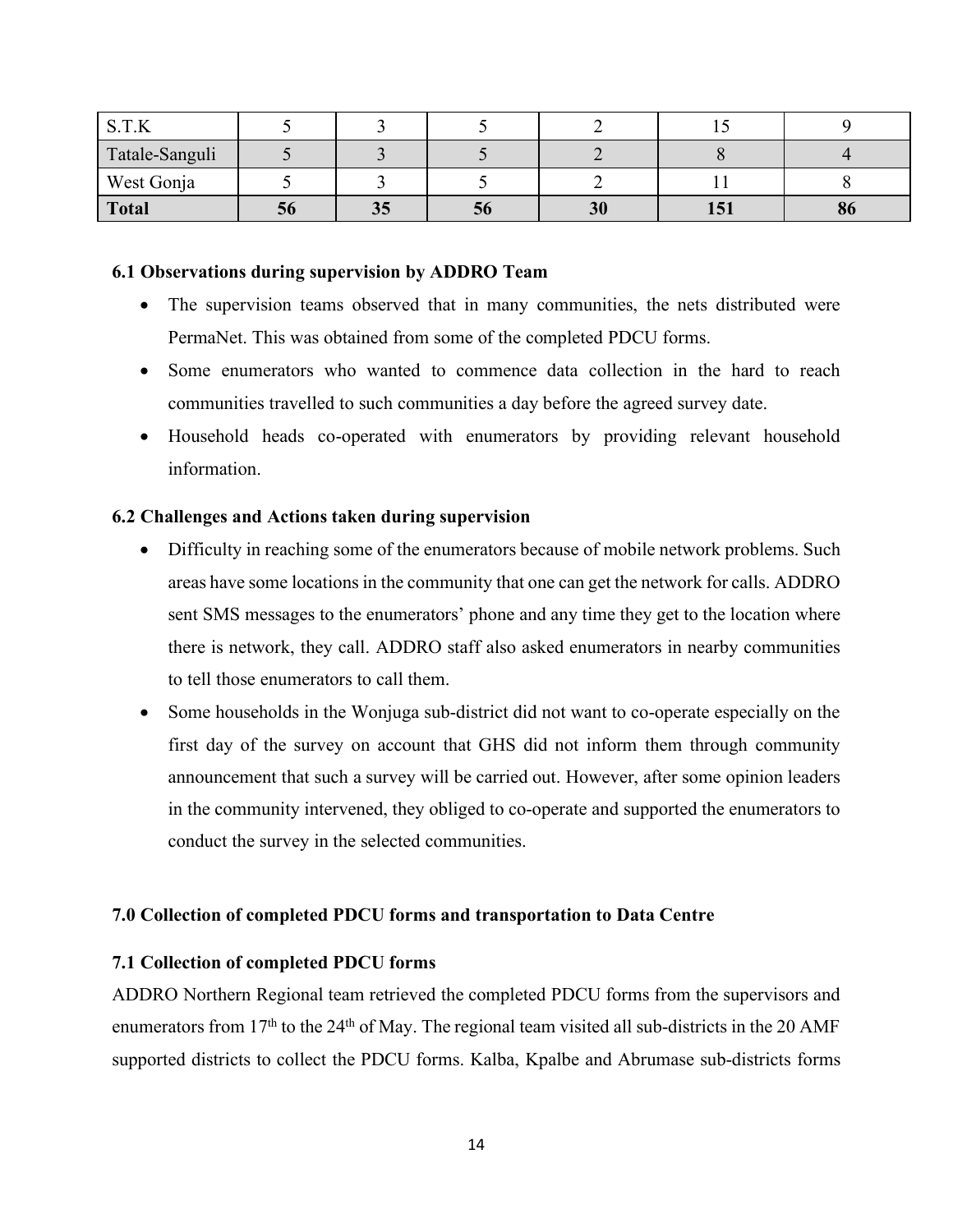were collected on the 31<sup>st</sup> of May because the supervisors and enumerators could not be reached to inform them of the dates for ADDRO staff visit for collection of forms.

ADDRO staff reviewed each PDCU form for accuracy and completeness before collection and payment of enumerators and supervisors for the work done. Each enumerator was paid according to the number of forms correctly filled while supervisors were paid a fixed amount for the period of supervision.

#### **7.2 Challenges and Actions taken**

Three sub-districts (Kalba, Kpalbe and Abrumase) completed PDCU forms could not be collected and transported on scheduled date. This was because the sub-districts are overseas areas and the supervisors and enumerators could not be reached to inform them of the dates for the collection of the PDCU forms. ADDRO staff later arranged with the supervisors and enumerators who travelled to a location for ADDRO staff to meet them for the forms.

#### **7.3 Transportation of Collected forms to data Centre**

All sub-districts completed PDCU forms except Kalba, Kpalbe and Abrumase sub-districts were packaged and transported to the data entry centre at the ADDRO headquarters in Bolgatanga on 26th of May, 2018. The Kalba, Kpalbe and Abrumase sub-districts forms were transported on the 6th of June, 2018. Each community's PDCU forms were packaged in a plastic file called *My Clear Bag.* The various community forms in *My Clear Bags* were then parcelled in brown envelopes per sub-district and clearly labelled. The brown envelopes were put into small jute bags (each district had one jute bag which were also labelled accordingly). The jute bags containing the forms were then transported to the data entry centre at the ADDRO Headquarters in Bolgatanga.

A total of 25,328 forms were transported to the data centre. This comprised 24,125 forms for 5% main and 1,203 forms for the 5% checks.

#### **8.0 PDCU Data Entry:**

AMF added PDCU at 24 months' data entry field to the Northern Region PDCU data entry site. Data entry started on  $28<sup>th</sup>$  May, 2018 and ended on  $6<sup>th</sup>$  June, 2018. However, forms from three (3) sub-districts (Kalba, Kpalbe and Abrumase) were entered on 13<sup>th</sup> June, 2018. Thirty (30) data entry clerks did the data entry for the Northern Region PDCU  $\omega$  24 months. A total of 24,125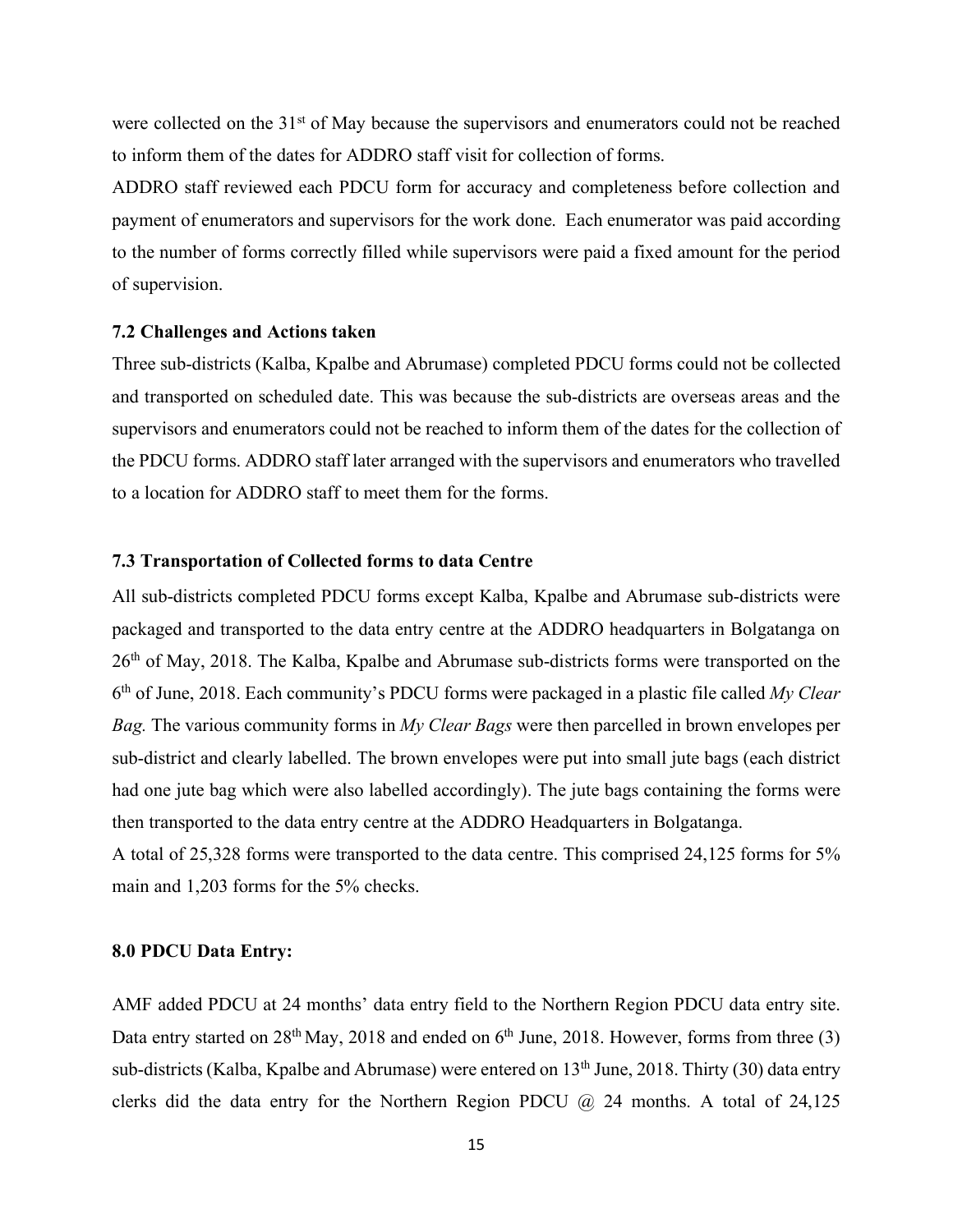households PDCU forms for the 5% main and 1,203 PDCU forms for the 5% checks were entered by the clerks.

### **8.1 Results of PDCU**

A total of 24,125 households' data was entered into the AMF database as against 24,780 target households; representing 97%. The reason for the shortfall in the number of forms expected from the field is that some households could not be located either because they had relocated from the community or due to death of the HH heads. Despite the use of the spare household list, the target could not be met.

A total of 69,590 LLINs were reported as received by the 24,125 households visited during the PDCU survey. Out of this total LLINs received, 59,947 (86%) were found hung over sleeping spaces; 2,651 (4%) were present in the households but not hung over sleeping spaces. 8% were not present in the households (nets worn out hence not usable) and 2% not present in the households for other reasons than worn out. Some major reasons (other than nets worn out) respondents gave for nets received but not present in the households were: nets given to wards to take to school and nets given to other family members in different communities. See table 4 below for summary of nets received and their status (copied from the AMF database on  $21<sup>th</sup>$  June, 2018).

| Table 3: LLINs received and their status |  |  |  |  |  |  |
|------------------------------------------|--|--|--|--|--|--|
|------------------------------------------|--|--|--|--|--|--|

|                 | AMF Nets                             |                   |     |                                                    |        |                            |       |                |     |                        |       |                                |               |  |  |
|-----------------|--------------------------------------|-------------------|-----|----------------------------------------------------|--------|----------------------------|-------|----------------|-----|------------------------|-------|--------------------------------|---------------|--|--|
|                 |                                      | <b>Households</b> |     | <b>Nets</b><br><b>Nets Hung</b><br><b>Received</b> |        | <b>Present not</b><br>hung |       | <b>Missing</b> |     | Worn out/not<br>usable |       | $Missing +$<br><b>Worn Out</b> |               |  |  |
| <b>Region</b>   | $\frac{0}{0}$<br># entered<br>Target |                   |     |                                                    |        | $\frac{0}{0}$              | #     | $\frac{6}{9}$  | #   | $\frac{6}{9}$          | #     | $\frac{6}{9}$                  | $\frac{6}{6}$ |  |  |
| <b>Northern</b> | 24,780                               | 24.125            | -97 | 69,590                                             | 59.947 | 86                         | 2,651 |                | 261 |                        | 5,731 |                                | 10            |  |  |

#### **8.2 Comparison of Results of PDCU at 6month, 12 months, 18 months and 24 months**

Analysis of the results of PDCU at 6 months, 12 months, 18 months and 24 months shows the following:

1. PDCU at 24 months had a higher percentage of households interviewed (97%) than PDCU at 6 month, 12 months and 18 months which achieved 82%, 94% and 95% respectively.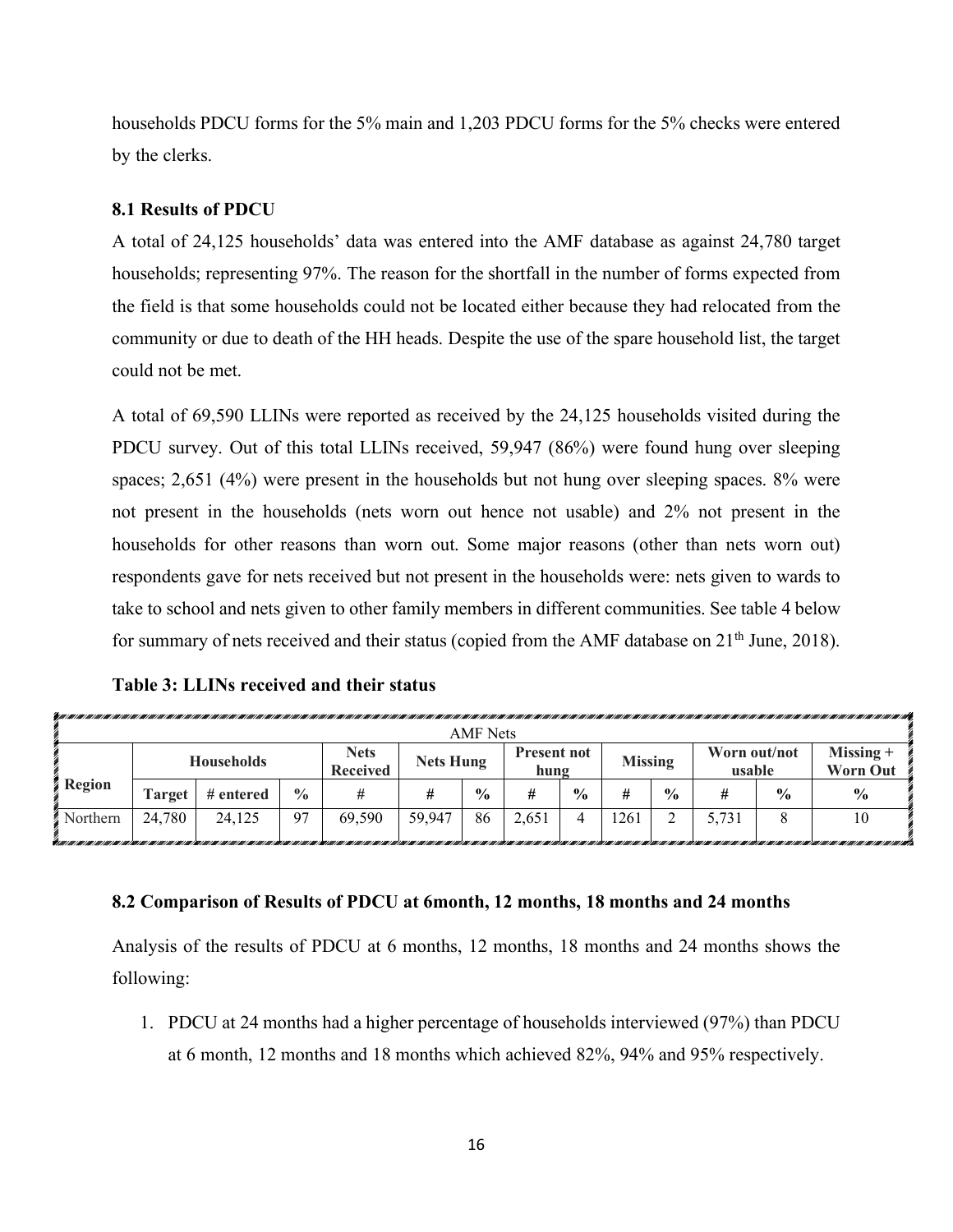- 2. Number of LLINs found hung was lower at PDCU at 24 months as against PDCUs at 18 months, 12 months and 6 months (90% of LLINs hung at PDCU at 18 months, 87% hung at PDCU at 12 months, 90% at PDCU at 6 months and 86% at PDCU at 24 months). The reason for the increase in the number of LLINs hung may be because of the ADDRO/Episcopal Relief & Development monthly sensitisation of households on LLINs usage and care.
- 3. LLINs present in the households but not hung was lower during PDCU at 24 months than PDCUs at 12, 18 and 6 months. That is, 4% at PDCU at 24 months, 5% at PDCU at 18 months, 9% for PDCU at 12 months and 7% for PDCU at 6 months. The reasons for LLINs present but not hung include: have fewer sleeping spaces than LLINs, LLINs producing heat and LLINs reserved for future use.
- 4. The percentage of LLINs worn out was higher during PDCU at 24 months than PDCUs at 18 months, 12 months and 6 months (4%, 3%, 2% and 1% respectively). This implies that the LLINs gets worn out with time.

| <b>Region</b>                             |           | <b>PDCUs</b> |               |           |
|-------------------------------------------|-----------|--------------|---------------|-----------|
|                                           | PDCU $@6$ | PDCU $@$     | PDCU $\omega$ | PDCU $@$  |
| <b>PDCU</b>                               | months    | 12 months    | 18 months     | 24 months |
| Target HHs to be visited                  | 25,504    | 25,542       | 25,551        | 24,780    |
| Actual HHs visited/entered in to database | 20,949    | 23,940       | 24,171        | 24,125    |
| $\frac{6}{9}$                             | 82%       | 94%          | 95%           | 97%       |
| Nets received                             | 64,823    | 67,899       | 66,695        | 69,590    |
| Net hung                                  | 58,331    | 58,793       | 60,031        | 59,947    |
| % of Net hung                             | 90%       | 87%          | 90%           | 86%       |
| Nets present but not hung                 | 4,696     | 6,119        | 3,250         | 2,651     |
| % of Nets present but not hung            | $7\%$     | 9%           | $5\%$         | 4%        |
| Nets Missing                              | 1,355     | 1,520        | 1342          | 1,261     |
| % of Nets Missing                         | $2\%$     | $2\%$        | $2\%$         | 2%        |
| Nets worn out/not usable                  | 441       | 1,467        | 2,072         | 5,731     |
| % of Nets worn out/not usable             | $1\%$     | 2%           | 3%            | 8%        |
| % of Nets missing+ worn out/not usable    | 3%        | 4%           | $5\%$         | 10%       |

**Table 5**: Comparison of results of PDCUs @ 6, 12, 18 and 24 months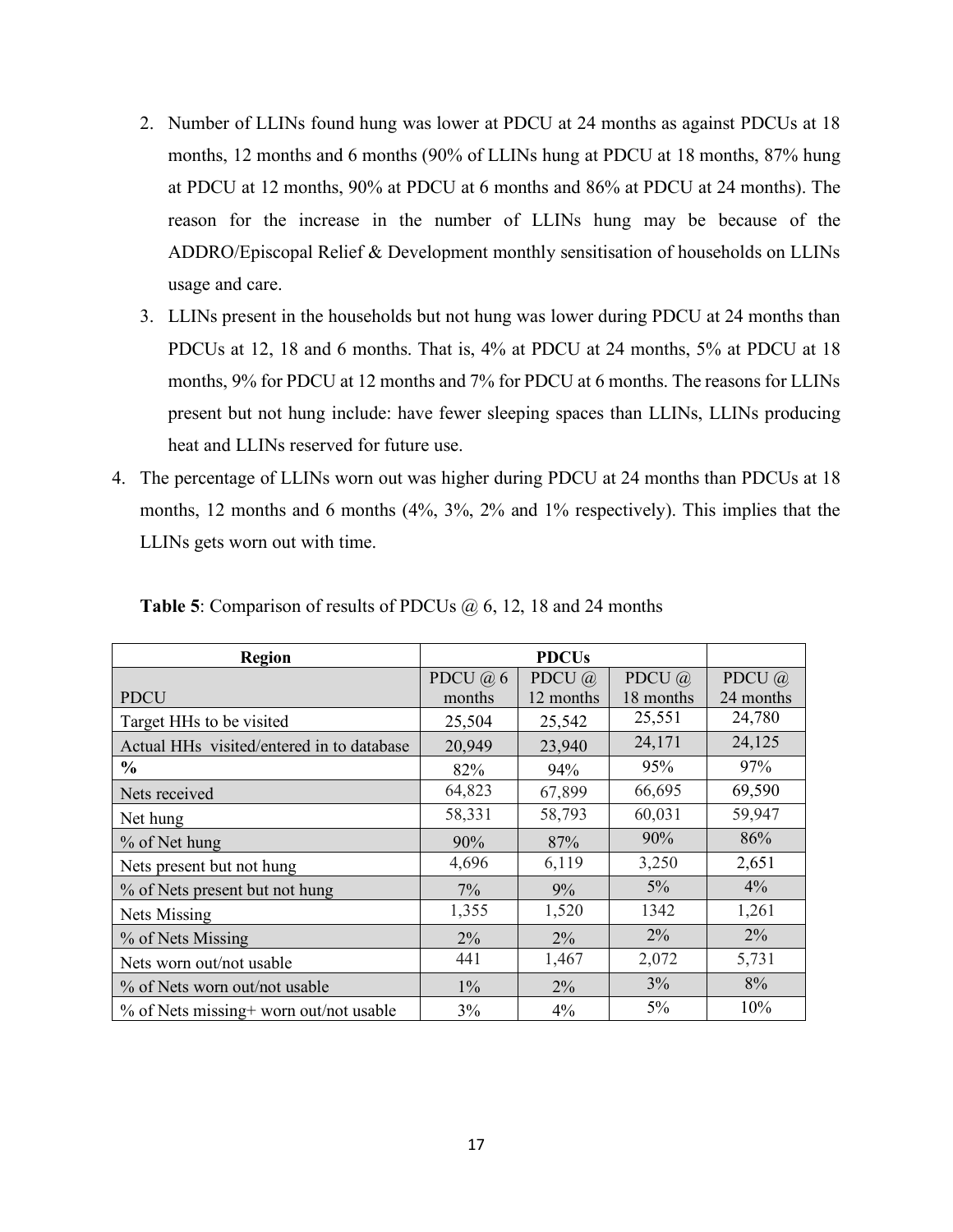### **9.0 Analysis of monthly malaria cases – Northern Region – November, 2017 to April, 2018**

NB: *This section will be completed when malaria cases data for the period is received from Ghana Health Service.*

### **10.0 Conclusion**

The PDCU at 24 months was successfully planned and conducted. It built on experiences and lessons from the PDCUs at 6, 12 and 18 months.

The number of correctly filled PDCU forms entered into the AMF database was 97%. This is an improvement on the three previous PDCUs.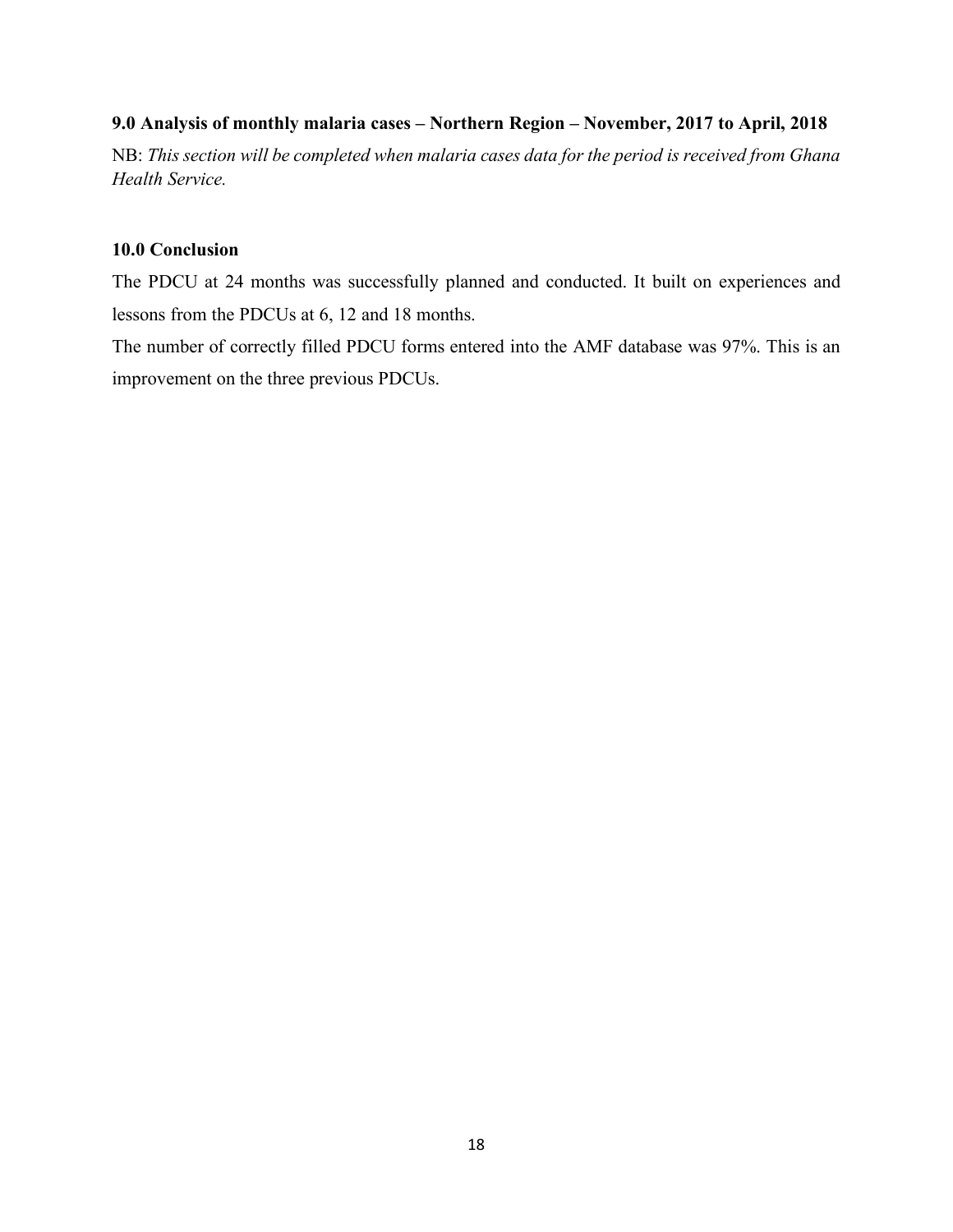# **Annex 1: PDCU Form**

|                                       |        |                                   |                       | <b>POST-DISTRIBUTION CHECK-UP</b>                                                                                                                                                                                                                  |        |                      |                                  |                                  |                                         |                 |                    | Country/Region: GHANA/NORTHERN             | <b>District name:</b>               |         |                                                                                    |                       |                                                                                                                                                                                                                                                    |               |                       |         |                                  |                                              |                     |                       |                                            |
|---------------------------------------|--------|-----------------------------------|-----------------------|----------------------------------------------------------------------------------------------------------------------------------------------------------------------------------------------------------------------------------------------------|--------|----------------------|----------------------------------|----------------------------------|-----------------------------------------|-----------------|--------------------|--------------------------------------------|-------------------------------------|---------|------------------------------------------------------------------------------------|-----------------------|----------------------------------------------------------------------------------------------------------------------------------------------------------------------------------------------------------------------------------------------------|---------------|-----------------------|---------|----------------------------------|----------------------------------------------|---------------------|-----------------------|--------------------------------------------|
|                                       |        |                                   |                       | OF MOSQUITO NET USAGE                                                                                                                                                                                                                              |        |                      |                                  |                                  | Date of distribution: APR - MAY 2016    |                 |                    |                                            | <b>Sub-District name:</b>           |         |                                                                                    |                       |                                                                                                                                                                                                                                                    |               |                       |         |                                  |                                              |                     |                       |                                            |
| MALARIA                               |        |                                   |                       |                                                                                                                                                                                                                                                    |        |                      |                                  |                                  | Date of this survey:                    |                 |                    |                                            | <b>Community name:</b>              |         |                                                                                    |                       |                                                                                                                                                                                                                                                    |               |                       |         |                                  |                                              |                     |                       |                                            |
| <b>Household ID:</b>                  |        |                                   |                       |                                                                                                                                                                                                                                                    |        |                      |                                  | <b>PLEASE WRITE IN CAPITALS</b>  |                                         |                 |                    |                                            | HouseholdID:                        |         |                                                                                    |                       |                                                                                                                                                                                                                                                    |               |                       |         |                                  | PLEASE WRITE IN CAPITALS                     |                     |                       |                                            |
|                                       |        |                                   |                       |                                                                                                                                                                                                                                                    |        |                      |                                  |                                  |                                         |                 |                    |                                            |                                     |         |                                                                                    |                       |                                                                                                                                                                                                                                                    |               |                       |         |                                  |                                              |                     |                       |                                            |
|                                       |        |                                   |                       | To the Household Head In the past, you received mosquito nets for free in a community distribution. We are conducting<br>a survey of randomly selected households to assess net usage and condition. We would like to ask your permission to enter |        |                      |                                  |                                  |                                         |                 |                    |                                            |                                     |         |                                                                                    |                       | To the Household Head In the past, you received mosquito nets for free in a community distribution. We are conducting<br>a survey of randomly selected households to assess net usage and condition. We would like to ask your permission to enter |               |                       |         |                                  |                                              |                     |                       |                                            |
| your home to gather this information. |        |                                   |                       |                                                                                                                                                                                                                                                    |        |                      |                                  |                                  |                                         |                 |                    |                                            |                                     |         | your home to gather this information.                                              |                       |                                                                                                                                                                                                                                                    |               |                       |         |                                  |                                              |                     |                       |                                            |
|                                       |        |                                   |                       | I agree to allow you to enter my home, in my presence,<br>to assess the use and condition of my mosquito nets.                                                                                                                                     |        |                      |                                  |                                  | Signature/Thumb Print of Household Head |                 |                    |                                            |                                     |         |                                                                                    |                       | I agree to allow you to enter my home, in my presence,<br>to assess the use and condition of my mosquito nets.                                                                                                                                     |               |                       |         |                                  |                                              |                     |                       | Signature/Thumb Print of Household Head    |
| Name of the Household Head First name |        |                                   |                       |                                                                                                                                                                                                                                                    |        |                      |                                  | <b>Last name</b>                 |                                         |                 |                    |                                            |                                     |         | Name of the Household Head First name                                              |                       |                                                                                                                                                                                                                                                    |               |                       |         |                                  | <b>Last name</b>                             |                     |                       |                                            |
|                                       |        |                                   |                       |                                                                                                                                                                                                                                                    |        |                      |                                  |                                  |                                         |                 |                    |                                            |                                     |         |                                                                                    | <b>Contact Number</b> |                                                                                                                                                                                                                                                    |               |                       |         |                                  |                                              |                     |                       |                                            |
|                                       |        |                                   | <b>Contact Number</b> |                                                                                                                                                                                                                                                    |        |                      |                                  |                                  |                                         |                 |                    |                                            |                                     |         |                                                                                    |                       |                                                                                                                                                                                                                                                    |               |                       |         |                                  |                                              |                     |                       |                                            |
|                                       |        |                                   |                       | 1. How many regularly used sleeping spaces are there in the household?                                                                                                                                                                             |        |                      |                                  |                                  |                                         |                 |                    |                                            |                                     |         |                                                                                    |                       | 1. How many regularly used sleeping spaces are there in the household?                                                                                                                                                                             |               |                       |         |                                  |                                              |                     |                       |                                            |
|                                       |        |                                   |                       | 2. Please complete the following table for all nets found hanging in the household:                                                                                                                                                                |        |                      |                                  |                                  |                                         |                 |                    |                                            |                                     |         |                                                                                    |                       | 2. Please complete the following table for all nets found hanging in the household:                                                                                                                                                                |               |                       |         |                                  |                                              |                     |                       |                                            |
|                                       |        | <b>Brand of net</b>               |                       | (If there are zero nets found hanging, skip to question #3)                                                                                                                                                                                        |        | <b>Net condition</b> |                                  |                                  | How many slept under                    |                 |                    | <b>Net condition</b>                       |                                     |         | (If there are zero nets found hanging, skip to question #3)<br><b>Brand of net</b> |                       |                                                                                                                                                                                                                                                    |               | <b>Net condition</b>  |         |                                  |                                              |                     |                       | <b>Net condition</b>                       |
|                                       |        | $\emptyset$ O (tick one           |                       | Net distributed in<br>recent mass                                                                                                                                                                                                                  |        | $\rm{OOO}$ Itick one |                                  |                                  | this net last night?                    |                 |                    | Very Good                                  |                                     |         | O (Itick one)                                                                      |                       | <b>Net distributed</b><br>in recent mass                                                                                                                                                                                                           |               | $O$ CV $O$ (tick one) |         |                                  | How many slept under<br>this net last night? |                     |                       | <b>Very Good</b>                           |
|                                       | Olyse  | Perma-                            | Other                 | distribution?                                                                                                                                                                                                                                      | Very   | OK                   |                                  | <b>Children</b><br><b>Under!</b> | # Children<br>5 to 18 yr                | #Pres           | # Other<br>adul    | fewer than 2 holes<br>of less than 2cm     |                                     | Olyset  | <b>Perma</b><br>Net                                                                | Other                 | distribution?                                                                                                                                                                                                                                      | Very<br>Sean. | OΚ                    |         | # Childre<br><b>Under!</b>       | # Children<br>5 to 18 yrs                    | <b>E Press</b><br>w | # Other<br>adult      | fewer than 2 holes<br>of less than 2cm     |
| Exampl                                | 0      | $\emptyset$                       | O                     | ☑                                                                                                                                                                                                                                                  | ⊛      | o                    | 0                                | $\mathbf{1}$                     |                                         | $\mathbf{1}$    |                    | each                                       | Example                             | O       | ø                                                                                  | O                     | ⊠                                                                                                                                                                                                                                                  | ⊛             | Ō                     | O       | $\mathbf{1}$                     |                                              | $\mathbf{1}$        |                       | each                                       |
| Net:                                  | 0      | Ο                                 | O                     | □                                                                                                                                                                                                                                                  | 0      | Ω                    | 0                                |                                  |                                         |                 |                    | ΩK<br>fewer than 10 small                  | Net:                                | $\circ$ | 0                                                                                  | $\circ$               | □                                                                                                                                                                                                                                                  | O             | O                     | $\circ$ |                                  |                                              |                     |                       | ΩK<br>fewer than 10 small                  |
| Net:                                  | 0      | O<br>O                            | Ō                     | $\Box$                                                                                                                                                                                                                                             | Ō      | C                    | Ō                                |                                  |                                         |                 |                    | hales                                      | Net?                                | Ō       | Ō                                                                                  | Ō                     | $\Box$                                                                                                                                                                                                                                             | Ō             | Ō                     | O       |                                  |                                              |                     |                       | holes                                      |
| Net:                                  | O      | Ō                                 | 0<br>Ō                | $\Box$<br>$\Box$                                                                                                                                                                                                                                   | O<br>Ō | 0                    | 0<br>Ō                           |                                  |                                         |                 |                    | Pool                                       | Net:                                | O       | O                                                                                  | Ō                     | $\Box$<br>$\Box$                                                                                                                                                                                                                                   | 0             | Ō<br>Ō                | 0       |                                  |                                              |                     |                       | Poor                                       |
| Net-                                  | O<br>O | O                                 | O                     | Π                                                                                                                                                                                                                                                  | 0      | 0<br>O               | Ο                                |                                  |                                         |                 |                    | more than 10 small<br>holes or 1 big hole, | Net-<br>Net <sub>3</sub>            | 0       | 0                                                                                  | O                     |                                                                                                                                                                                                                                                    | O             |                       | O       |                                  |                                              |                     |                       | more than 10 small<br>holes or 1 big hole, |
| Net:<br>Net 6                         | 0      | $\circ$                           | $\circ$               | $\Box$                                                                                                                                                                                                                                             | Ō      | Ō                    | Ō                                |                                  |                                         |                 |                    | larger than 10 cm                          |                                     | O<br>O  | 0<br>0                                                                             | O<br>0                | □<br>□                                                                                                                                                                                                                                             | O<br>O        | Ō<br>Ō                | O<br>O  |                                  |                                              |                     |                       | larger than 10 cm                          |
| Net:                                  | O      | O                                 | $\Omega$              | $\Box$                                                                                                                                                                                                                                             | 0      | C                    | 0                                |                                  |                                         |                 |                    | f there are more<br>than 10 nets           | Net 6<br>Net7                       | O       | O                                                                                  | $\Omega$              | п                                                                                                                                                                                                                                                  | 0             | Ō                     | $\circ$ |                                  |                                              |                     |                       | If there are more<br>than 10 nets          |
| Net 9                                 | O      | O                                 | Ō                     | $\Box$                                                                                                                                                                                                                                             | Ō      | O                    | Ō                                |                                  |                                         |                 |                    | continue on<br>another form (and           | <b>Nets</b>                         | O       | O                                                                                  | Ō                     | Π                                                                                                                                                                                                                                                  | O             | O                     | O       |                                  |                                              |                     |                       | continue on<br>another form (and           |
| Net:                                  | 0      | O                                 | 0                     | $\Box$                                                                                                                                                                                                                                             | 0      | 0                    | 0                                |                                  |                                         |                 |                    | mark both forms).                          | Net:                                | O       | 0                                                                                  | O                     | □                                                                                                                                                                                                                                                  | Ο             | 0                     | O       |                                  |                                              |                     |                       | mark both forms).                          |
| <b>Net 10</b>                         | 0      | 0                                 | O                     | $\Box$                                                                                                                                                                                                                                             | O      |                      | С                                |                                  |                                         |                 |                    |                                            | Net 10                              | 0       | Ō                                                                                  | O                     | О                                                                                                                                                                                                                                                  | O             | Ō                     | O       |                                  |                                              |                     |                       |                                            |
|                                       |        |                                   |                       |                                                                                                                                                                                                                                                    |        |                      |                                  |                                  |                                         |                 |                    |                                            |                                     |         |                                                                                    |                       |                                                                                                                                                                                                                                                    |               |                       |         |                                  |                                              |                     |                       |                                            |
|                                       |        |                                   |                       | 3. Of the nets received in the recent universal coverage campaign ONLY:                                                                                                                                                                            |        |                      |                                  |                                  |                                         |                 |                    |                                            |                                     |         |                                                                                    |                       | 3. Of the nets received in the recent universal coverage campaign ONLY:                                                                                                                                                                            |               |                       |         |                                  |                                              |                     |                       |                                            |
|                                       |        | <b>Number originally received</b> |                       | <b>Hung</b>                                                                                                                                                                                                                                        |        |                      |                                  | <b>Present</b><br>but not hung * |                                         |                 | <b>Not present</b> |                                            |                                     |         | <b>Number originally received</b>                                                  |                       | Hung                                                                                                                                                                                                                                               |               |                       |         | <b>Present</b><br>but not hung * |                                              |                     | <b>Not present</b>    |                                            |
|                                       |        |                                   |                       | sum of <b>□</b> ticked above                                                                                                                                                                                                                       |        |                      |                                  |                                  |                                         | <b>Worn out</b> |                    | Other*                                     |                                     |         |                                                                                    |                       | sum of $\boxtimes$ ticked above                                                                                                                                                                                                                    |               |                       |         |                                  |                                              | <b>Worn out</b>     |                       | Other*                                     |
|                                       |        |                                   |                       |                                                                                                                                                                                                                                                    |        |                      |                                  |                                  |                                         |                 |                    |                                            |                                     |         |                                                                                    |                       |                                                                                                                                                                                                                                                    |               |                       |         |                                  |                                              |                     |                       |                                            |
| *Reason:                              |        |                                   |                       |                                                                                                                                                                                                                                                    |        |                      |                                  |                                  |                                         |                 |                    |                                            | *Reason:                            |         |                                                                                    |                       |                                                                                                                                                                                                                                                    |               |                       |         |                                  |                                              |                     |                       |                                            |
|                                       |        |                                   |                       | 4. Does the household head know how to hang and use a net correctly?                                                                                                                                                                               |        |                      |                                  |                                  |                                         |                 | Yes /              | No                                         |                                     |         |                                                                                    |                       | 4. Does the household head know how to hang and use a net correctly?                                                                                                                                                                               |               |                       |         |                                  |                                              |                     | Yes                   | No<br>1                                    |
|                                       |        |                                   |                       | Ask the household head to demonstrate how the nets are used at night if not obvious from the nets hanging                                                                                                                                          |        |                      |                                  |                                  |                                         |                 |                    |                                            |                                     |         |                                                                                    |                       | Ask the household head to demonstrate how the nets are used at night if not obvious from the nets hanging                                                                                                                                          |               |                       |         |                                  |                                              |                     |                       |                                            |
|                                       |        |                                   |                       | 5. How many people in this household have had blood-test diagnosed malaria in the last month?                                                                                                                                                      |        |                      |                                  |                                  |                                         |                 |                    |                                            |                                     |         |                                                                                    |                       | 5. How many people in this household have had blood-test diagnosed malaria in the last month?                                                                                                                                                      |               |                       |         |                                  |                                              |                     |                       |                                            |
|                                       |        |                                   |                       | 6. How many people are there in this household?                                                                                                                                                                                                    |        |                      |                                  |                                  |                                         |                 |                    |                                            |                                     |         |                                                                                    |                       | 6. How many people are there in this household?                                                                                                                                                                                                    |               |                       |         |                                  |                                              |                     |                       |                                            |
| <b>CERTIFICATION:</b>                 |        |                                   |                       | I certify the information in this form is correct                                                                                                                                                                                                  |        |                      | Surveyor's name<br>and position: |                                  |                                         |                 |                    |                                            | Supervisor's name<br>and signature: |         |                                                                                    |                       |                                                                                                                                                                                                                                                    |               |                       |         |                                  |                                              |                     |                       |                                            |
|                                       |        |                                   |                       |                                                                                                                                                                                                                                                    |        |                      |                                  |                                  |                                         |                 |                    |                                            |                                     |         |                                                                                    |                       |                                                                                                                                                                                                                                                    |               |                       |         |                                  |                                              |                     | <b>Official Stamp</b> |                                            |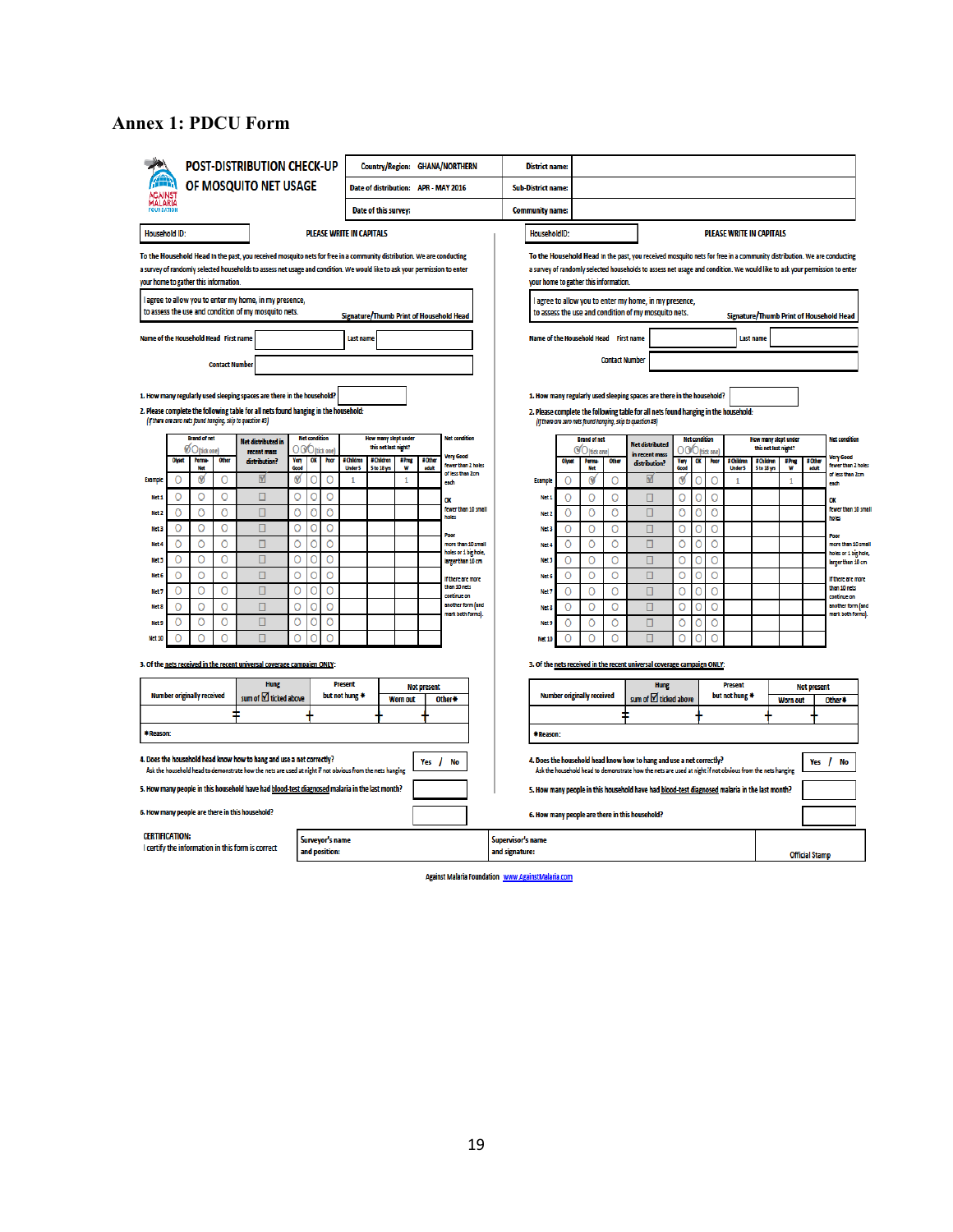#### **Annex 2: Checklist for PDCU Supervision**

### **GHANA AMF SIX-MONTHLY PDCU - SUPERVISORY CHECKLIST**

#### **COMMUNITY LEVEL SUPERVISION**

#### **FOR USE BY SUB-DISTRICT SUPERVISORS**

**Instruction for sub-district supervisors: Fill form for each enumerator during the PDCU data Collection.**

| <b>District</b>    | Sub-district     |             |  |  |  |  |  |
|--------------------|------------------|-------------|--|--|--|--|--|
| Community          | Date             | <b>Time</b> |  |  |  |  |  |
| Name of supervisor | <b>Signature</b> |             |  |  |  |  |  |

- 1. Does the enumerator have adequate number of PDCU forms needed for the day's work? Yes/No ………..If No, why?...................
- 2. Observe the enumerator collect data in one household from start to finish and record the following:
	- 2.1. Record the start time here (e.g. 2.43pm) ……………………….
	- 2.2. Did enumerator greet the household head? Yes/No
	- 2.3. Did enumerator explain the purpose of the visit? Yes/No
	- 2.4. Did enumerator ask for household head's Consent before interview? Yes/No
	- 2.5. Did enumerator ask household head to sign or thumbprint PDCU form? Yes/No
	- 2.6. Did enumerator fill the details of HH head (names & phone number) Yes/No
	- 2.7. Did enumerator check the number of LLINs household received during campaign? Yes/No
	- 2.8. Did enumerator ask of the condition of LLINs in the HH? Yes/No
	- 2.9. Did enumerator ask of number of people who slept under LLINs the previous night Yes/No
	- 2.10. Did enumerator ask of nets hung, not present etc. Yes/No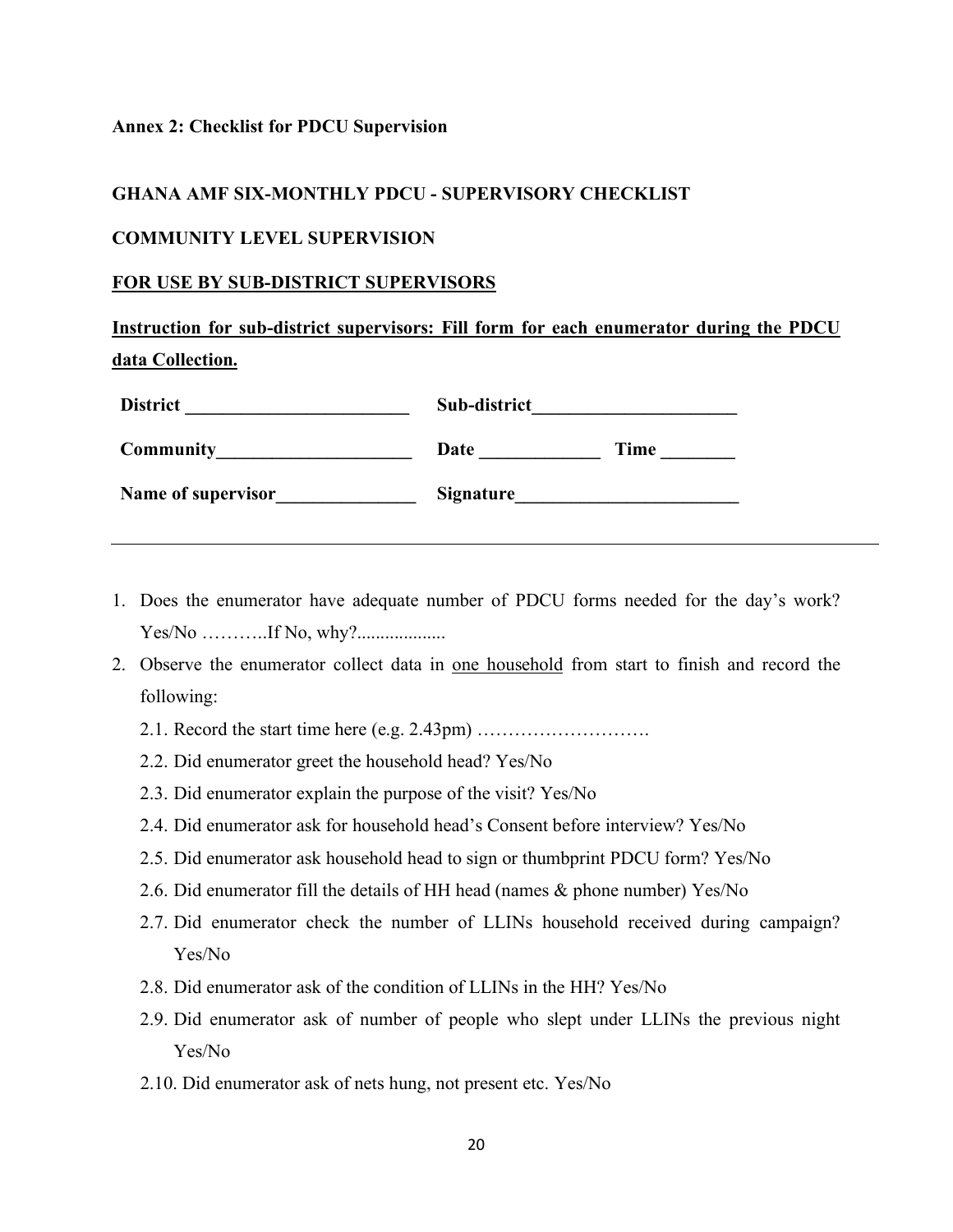2.11. Did enumerator ask if HH head know how to hang and use nets correctly Yes/No?

 2.12. Did enumerator ask how many people in HH had blood-test diagnosed malaria in the last month?

Yes/No?

2.13. Did enumerator ask how many people are in the HH Yes/No?

2.14 Record the finish time here (e.g. 2.57pm) …………

*(Explain to the enumerator any corrections and improvements required in private.)*

- 3. Select one completed PDCU form and follow-up to the HH and verify the following information:
- 4. Ask the head of the household if enumerator visited the household
- 5. If yes to 4 Ask/check the following 5.1. The number of LLINs received……………………………… 5.2. The number hanging…………………………………………. 5.3. The number of people in the HH…………………………….
- 6. Does 5.1, 5.2 and 5.2 agree with information on completed form Yes/No.? If no find out why.
- 7. What problems were observed and what corrective actions were taken? Use the following table below.

| N <sub>0</sub> | Problems observed | Corrective action taken |
|----------------|-------------------|-------------------------|
|                |                   |                         |
|                |                   |                         |
|                |                   |                         |
|                |                   |                         |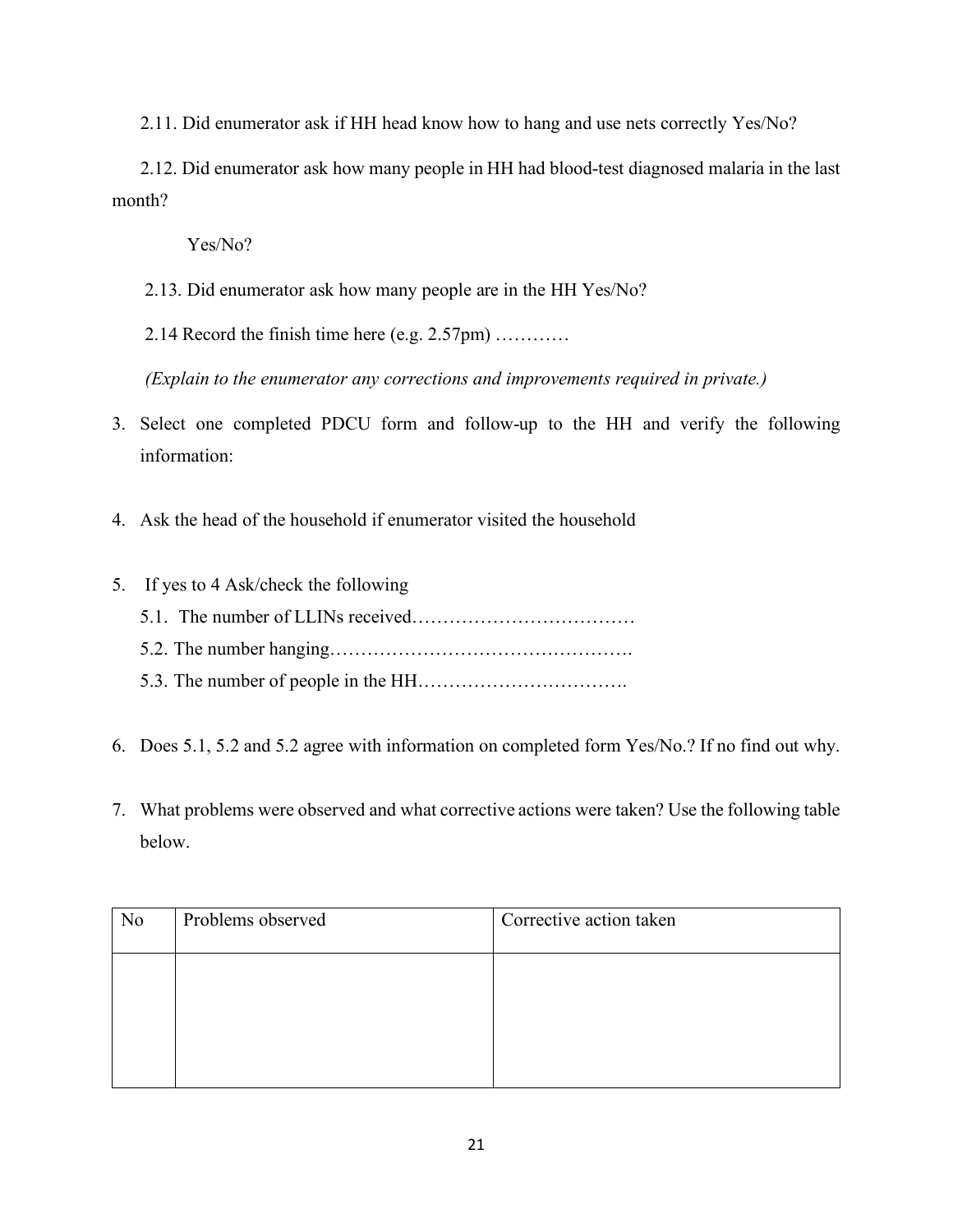7. Enumerate 2 key observations/lessons learnt